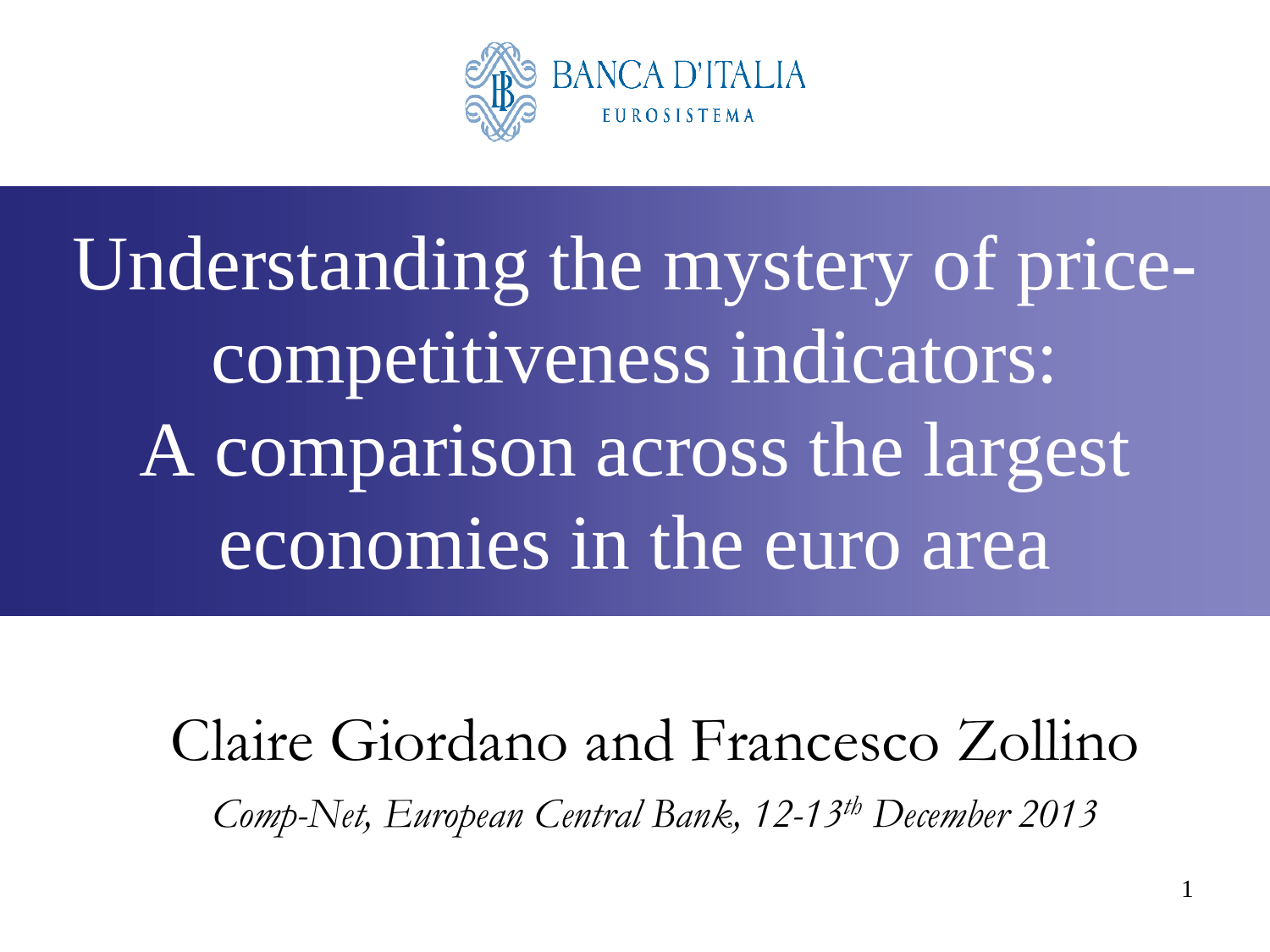# **Outline**

- 1. Why focus on competitiveness?
- 2. Measuring price competitiveness in Italy
- 3. Solving the puzzle:
	- *a) Within countries*: PPI and ULCM developments;
	- *b) Between countries*: the arithmetics of REERs and a numerical example
- 4. Links between price competitiveness and export/import performance in the four largest euro-area countries, 1993Q1-2012Q4
- 5. 5. Research agenda and conclusions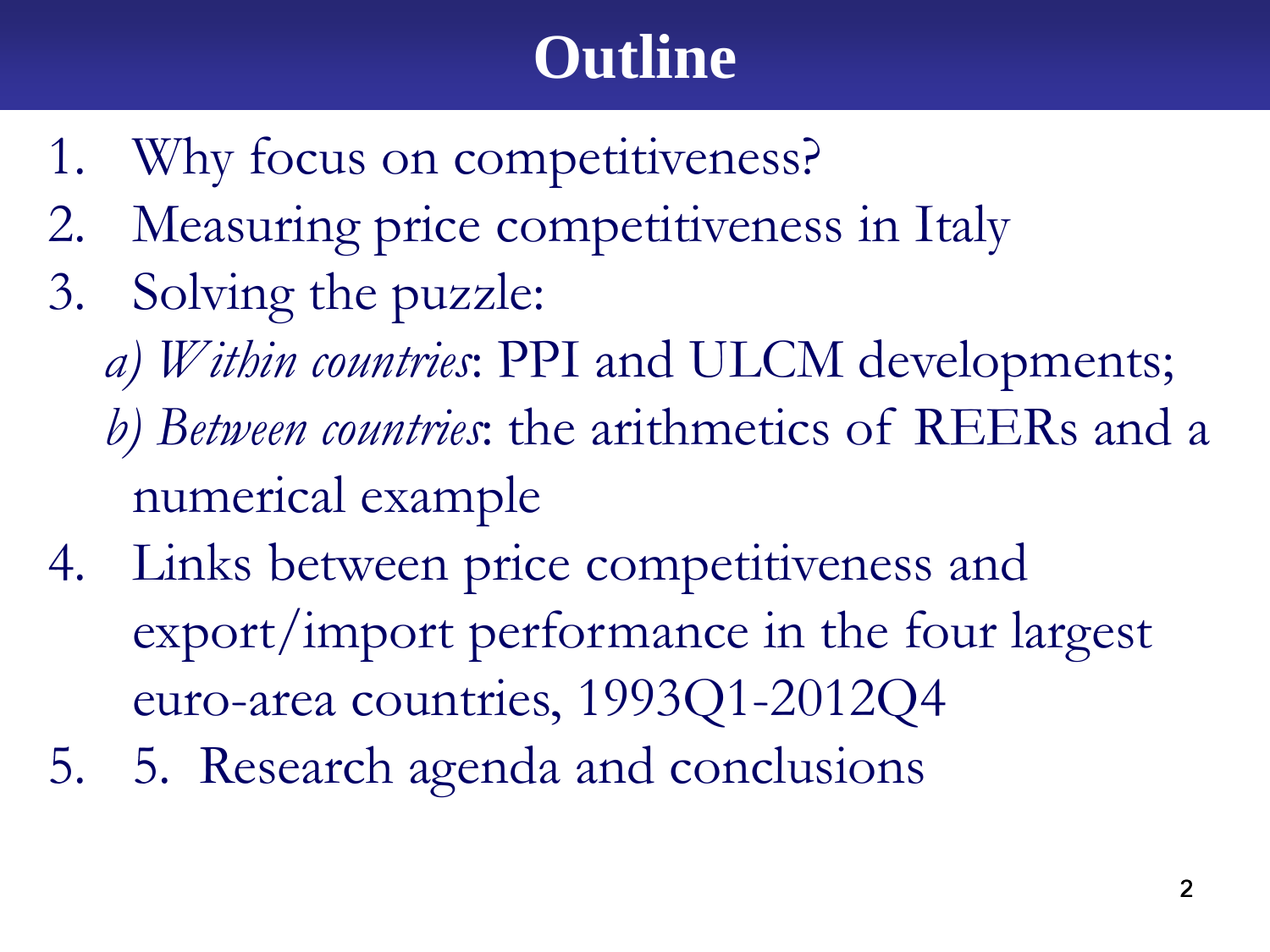# **1. Motivation**

The concept of "competitiveness" has been a strong feature of the economic and policy debate in recent years. Amongst the drivers of the – often persistent – current account imbalances within the euro area, **price**

- 
- YET....<br>
... **many alternative price-competitiveness indicators** are available;<br>
....in some countries they have recorded an increasingly **significant**<br>
divergence;
- **divergence**; …in the academic and public debate there is **no consensus on the ideal indicator** of a country's competitiveness, in terms of its ability to explain export performance.

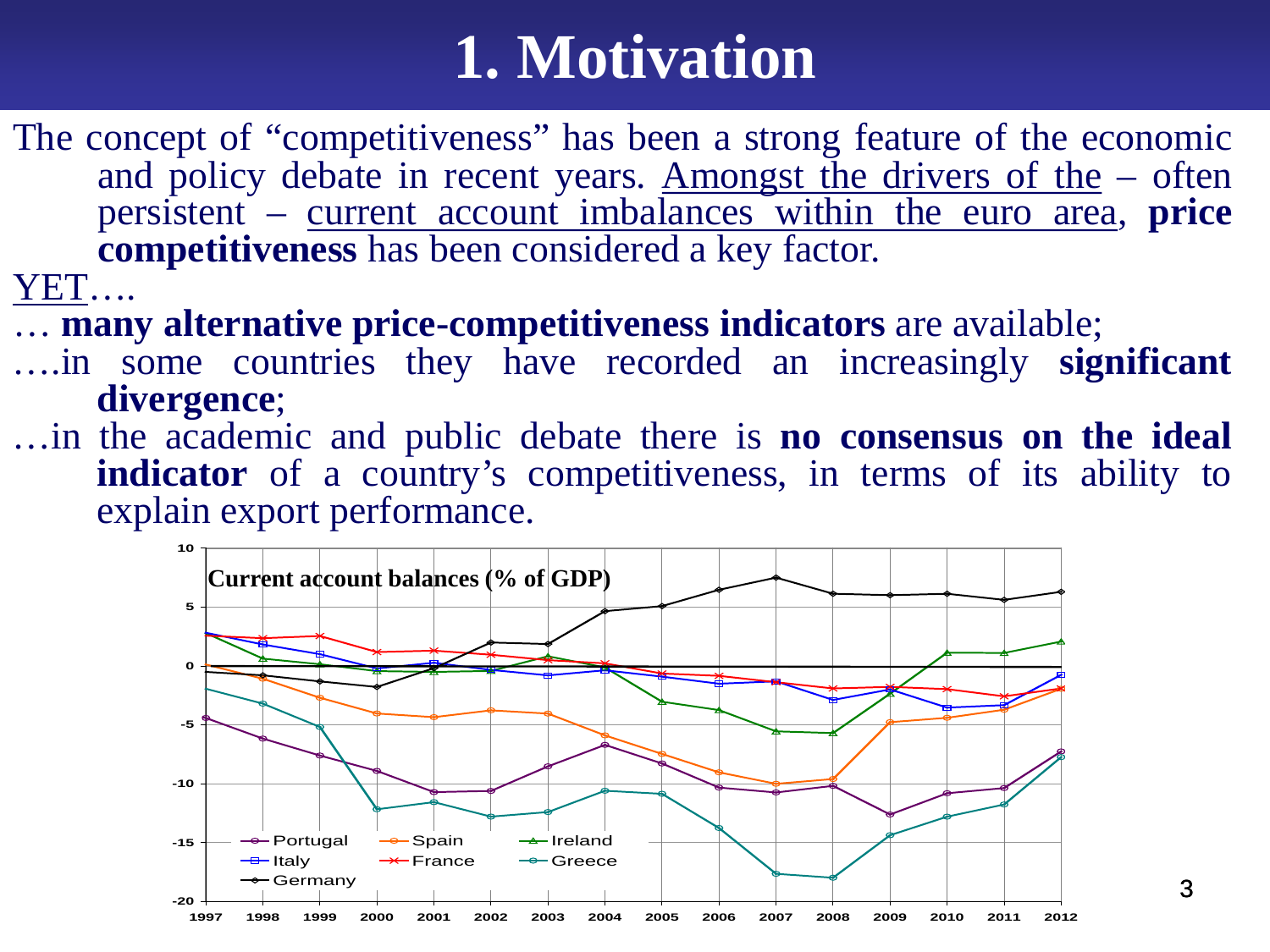## **1. Price-competitiveness indicators (1)**

• The price competitiveness of a country is approximated by the **real effective exchange rate** (REER) of its currency, i.e. a weighted (geometric) average of nominal exchange rates of a country's main trading partners, deflated by relative deflators.

$$
REER = \prod_{i=1}^{n} \left(\frac{P}{P_i^*}e_i\right)^{w_i}
$$

Pinning down the weighting scheme and the deflators is crucial in order to extract reliable signals of a country's price competitiveness from REERs:

- As for the **weighting scheme**, a country's pattern of trade, related also to its number of trading partners, is the most relevant variable. - As for the **deflators**, they may be either price- or cost-based.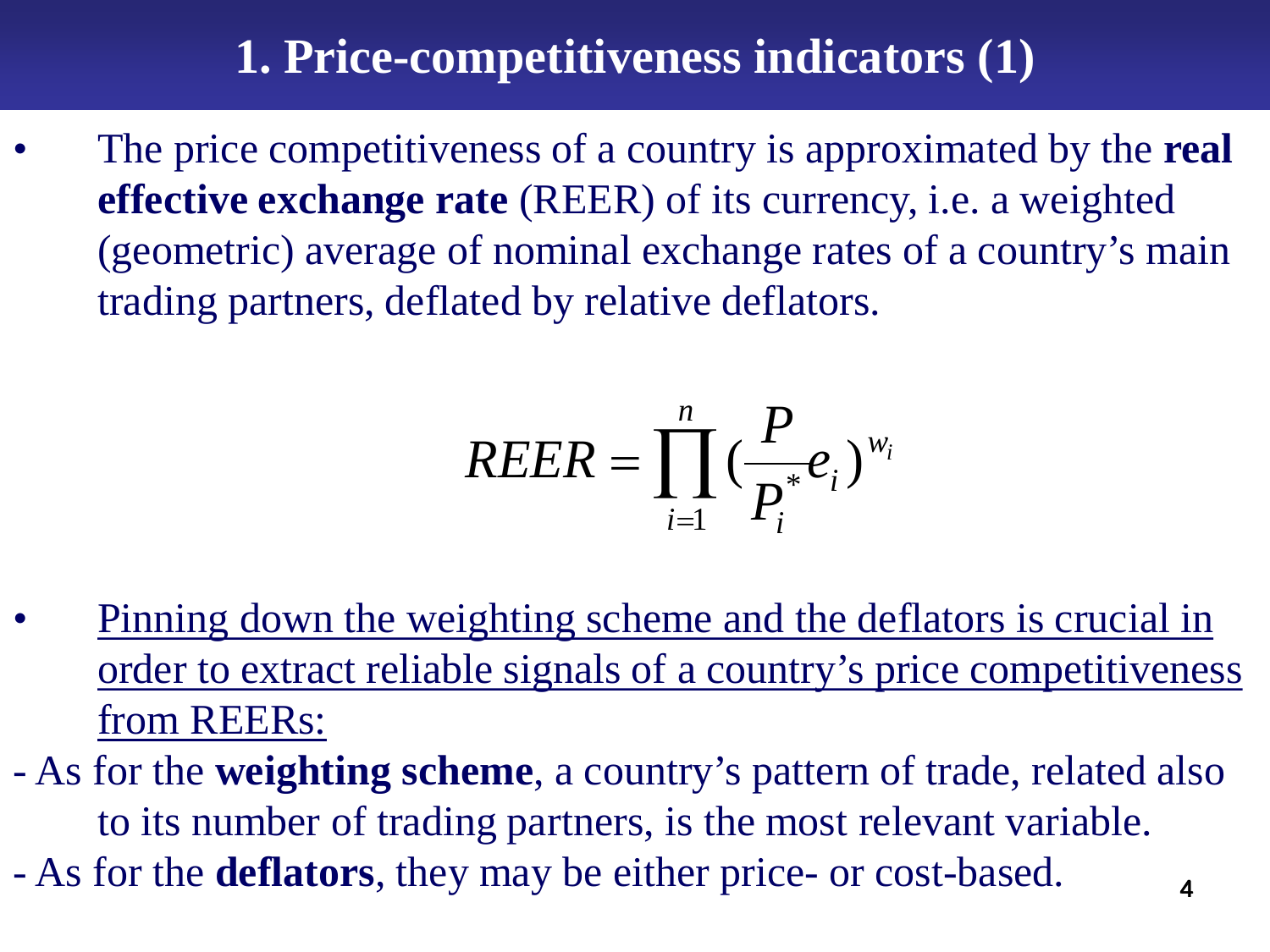## **1. Price-competitiveness indicators (2)**

The main deflators used are the following, all presenting pros and cons:

- **1. Consumer prices indices (CPIs-HICPs):** available on monthly basis for large number of countries using homogeneous methodologies; inclusion of traded services; **BUT** focus solely on consumer goods; subject to fiscal distortions; inclusion of imports.
- **2. Producer price indices (PPIs):** available on monthly basis; less subject to taxation and subsidies; refer to all categories of manufactured goods; BUT omit any information on services; inclusion of imports.
- **3. GDP deflators:** refer to all sectors, goods and services; **BUT** available on a quarterly basis, with significant delay relative to reference period and frequent revisions; tricky measurement of services' activity; subject to composition effects between public and private sectors.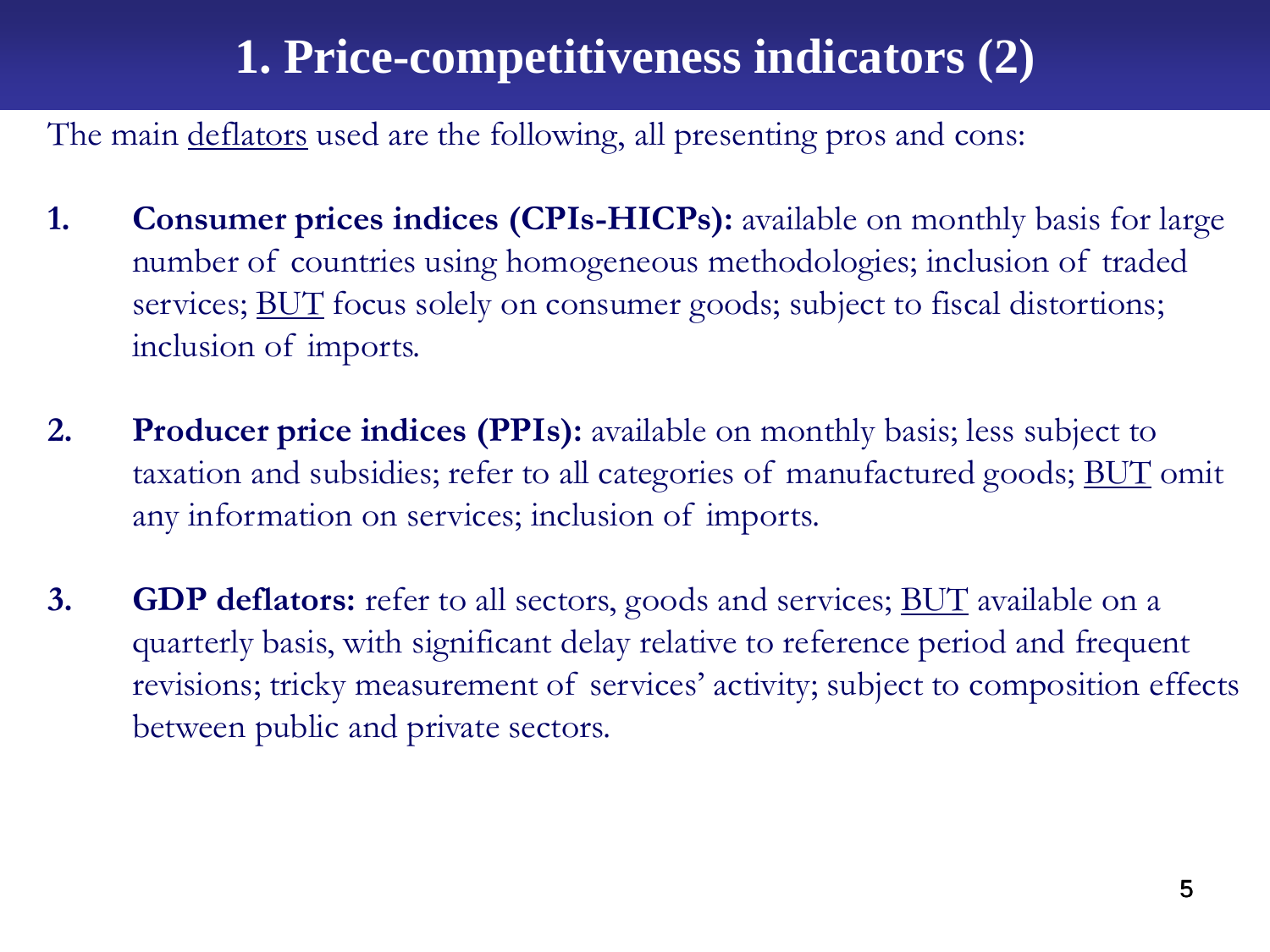## **1. Price-competitiveness indicators (3)**

- **4. Unit labour costs in manufacturing (ULCMs)**: less subject to fiscal measures; available for most advanced economies; BUT refer solely to manufacturing; ignore components of production costs other than labour costs; affected by the substitution between capital, labour and material inputs.
- **5. Unit labour costs in total economy (ULCTs)**: refer to all sectors of the economy; BUT suffer from all other shortcomings of ULCMs; affected by tricky measurement of services' activity and by sectoral composition effects.
- **6. Relative export prices** (not considered in this presentation): refer solely to traded goods; **BUT** often measured via export unit values and subject to composition effect; poorly comparable across countries.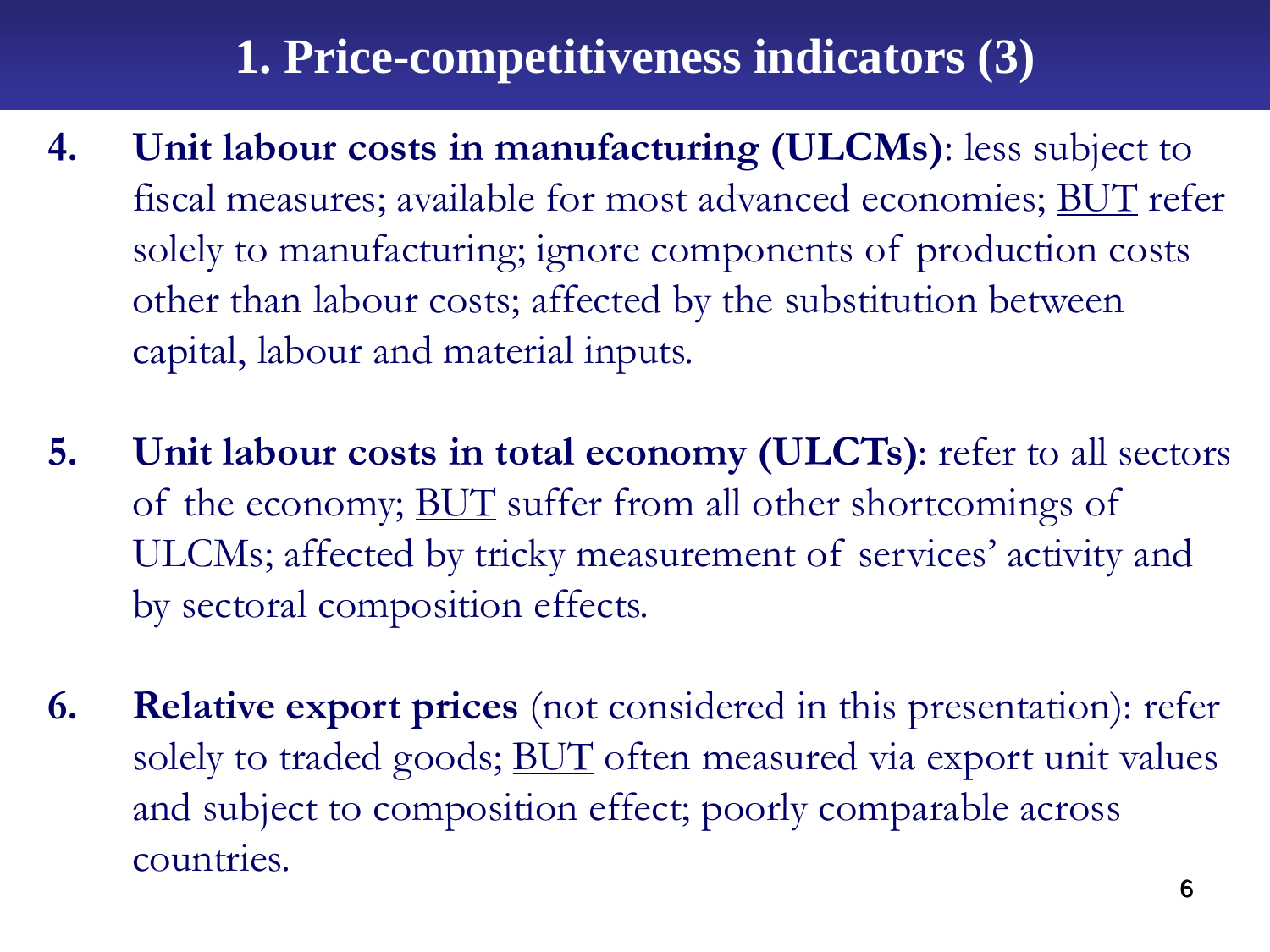## <span id="page-6-0"></span>**2. A price competitiveness puzzle for Italy?**

Italy's price competitiveness indicators

*(average quarterly data; indices 1999Q1=100)*

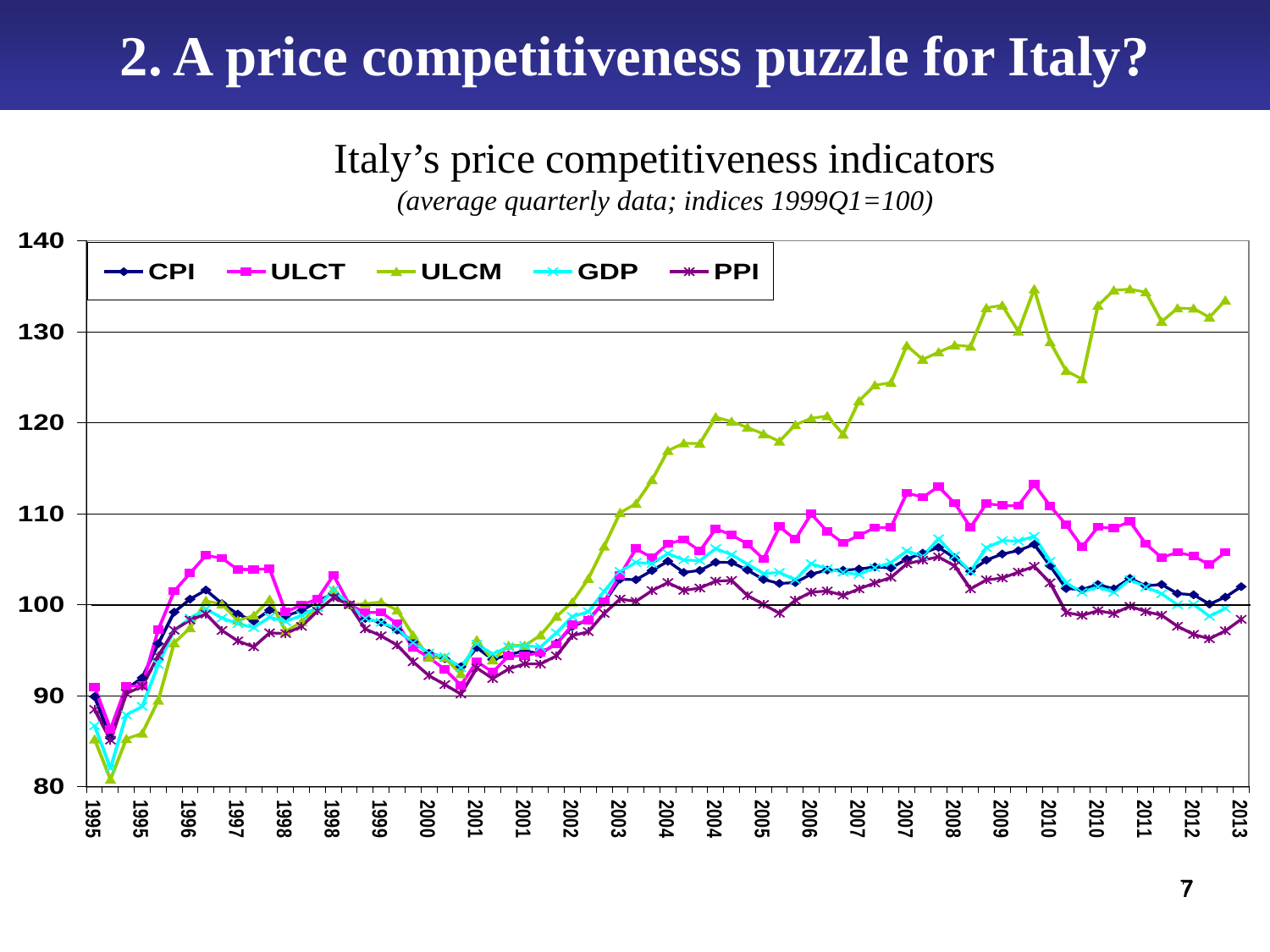### **2. The indicators for the 4 largest economies in the euro area (a)**

Largely conflicting signals since the late 90s, notably in Italy

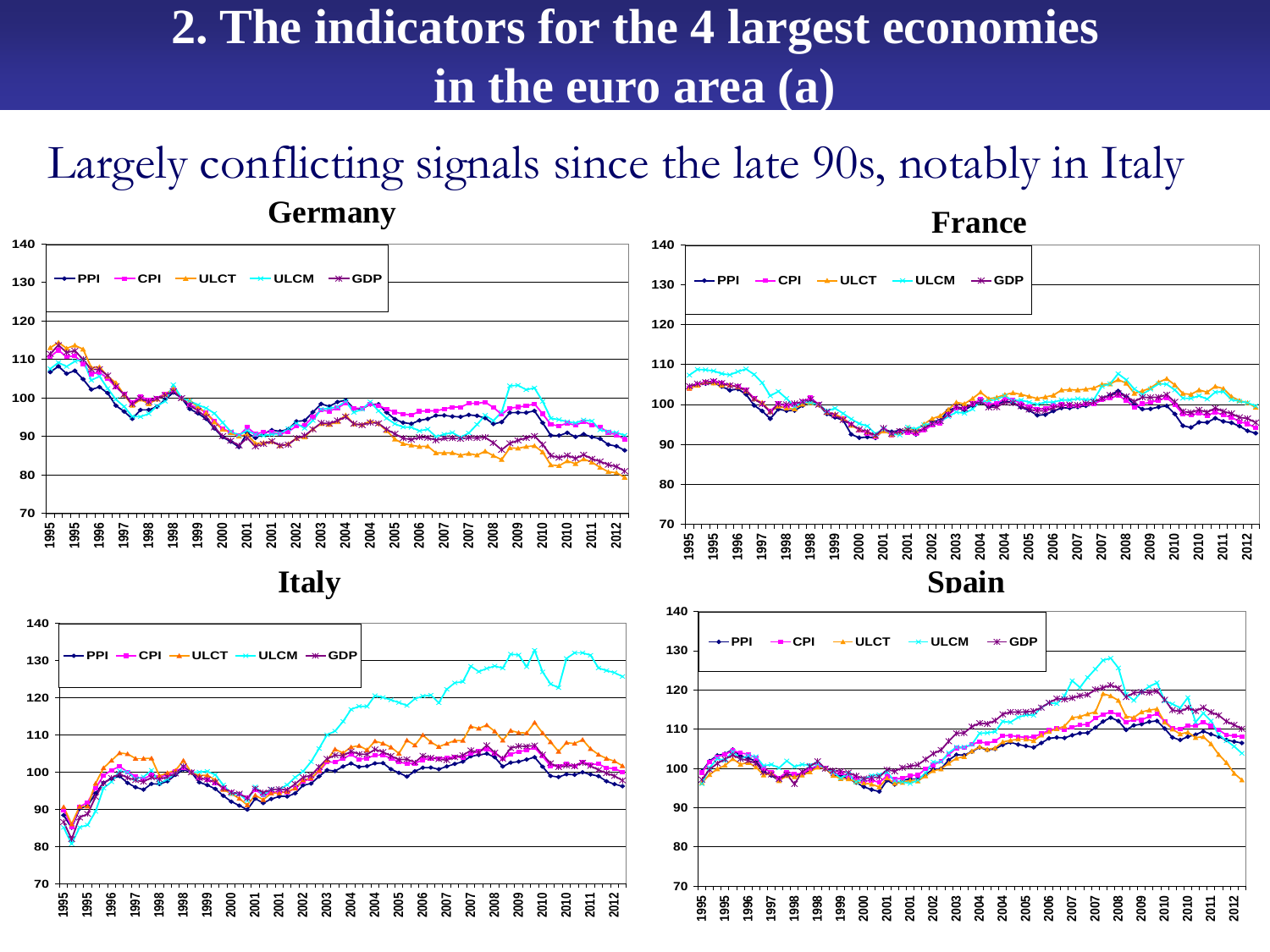## **2. The indicators for the 4 largest economies in the euro area (b)**

…but dispersion in Italy shrinks as ULCM-based indicator is ruled out.

All indicators (A) and all indicators excluding the ULCM-based REER (B)

*(yearly standard deviations computed across the country indicators)*

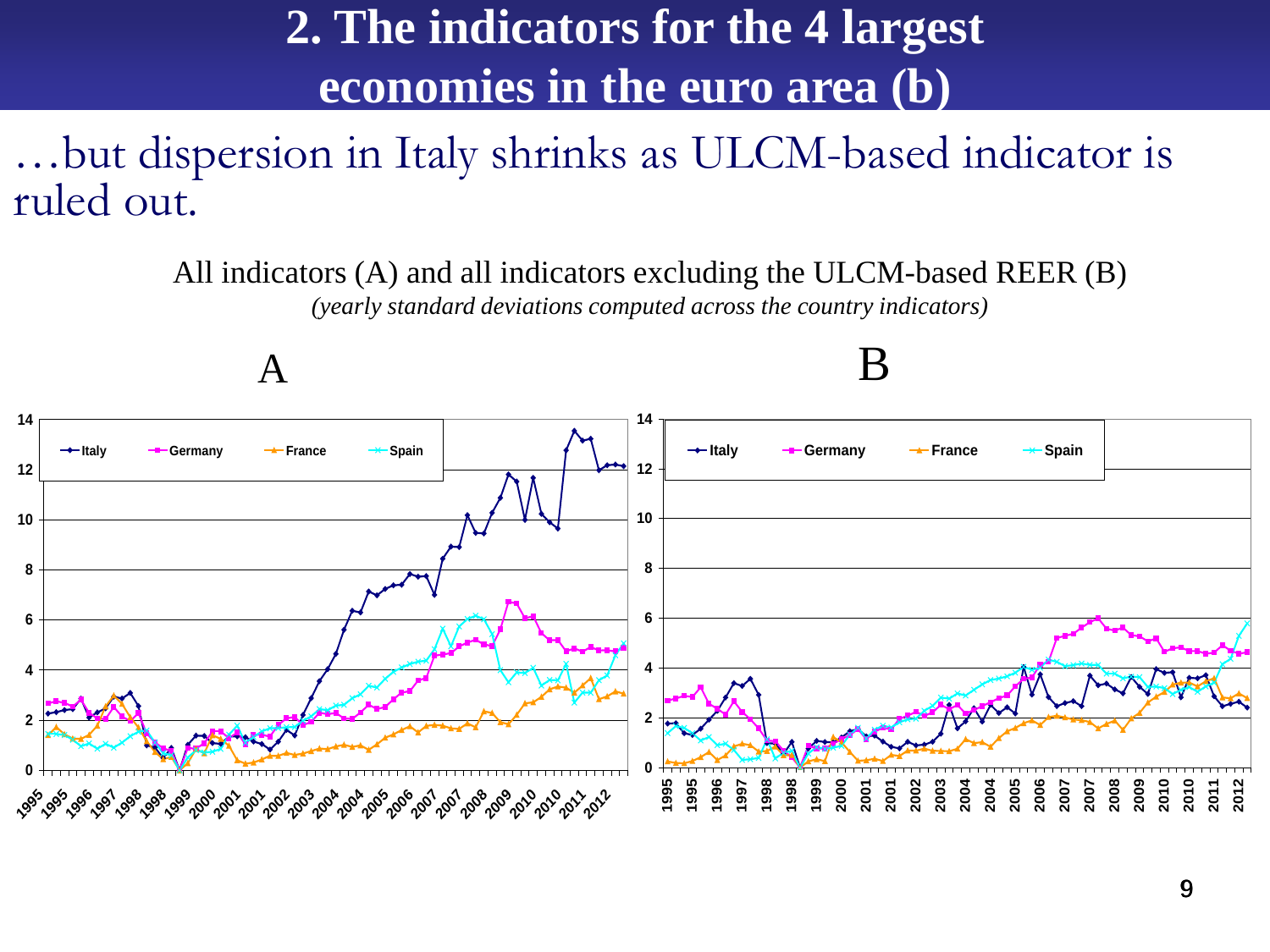## **2. The indicators for the 4 largest economies in the euro area (c)**





Policy implications from alternative indicators may be largely different:

**PPI-based REERs**: over the 1999-2007 period Italy lost over **6 pp** in competitiveness, which have been fully recovered since (similar losses and gains are recorded on the basis of the other price-based indicators); the gap wrt Germany currently stands at **9 p.p**..

**ULCM-based REERs**: since 1999 Italy has lost **36 p.p.** in competitiveness; the gap wrt Germany is currently of **40 p.p**..

10 If the conflicting behaviour of PPI- and ULCM-based indicators is due to diverging domestic labour costs and prices, it may signal an alarming build-up of cost pressures on Italian firms; the process for Italy could be unsustainable in the long run.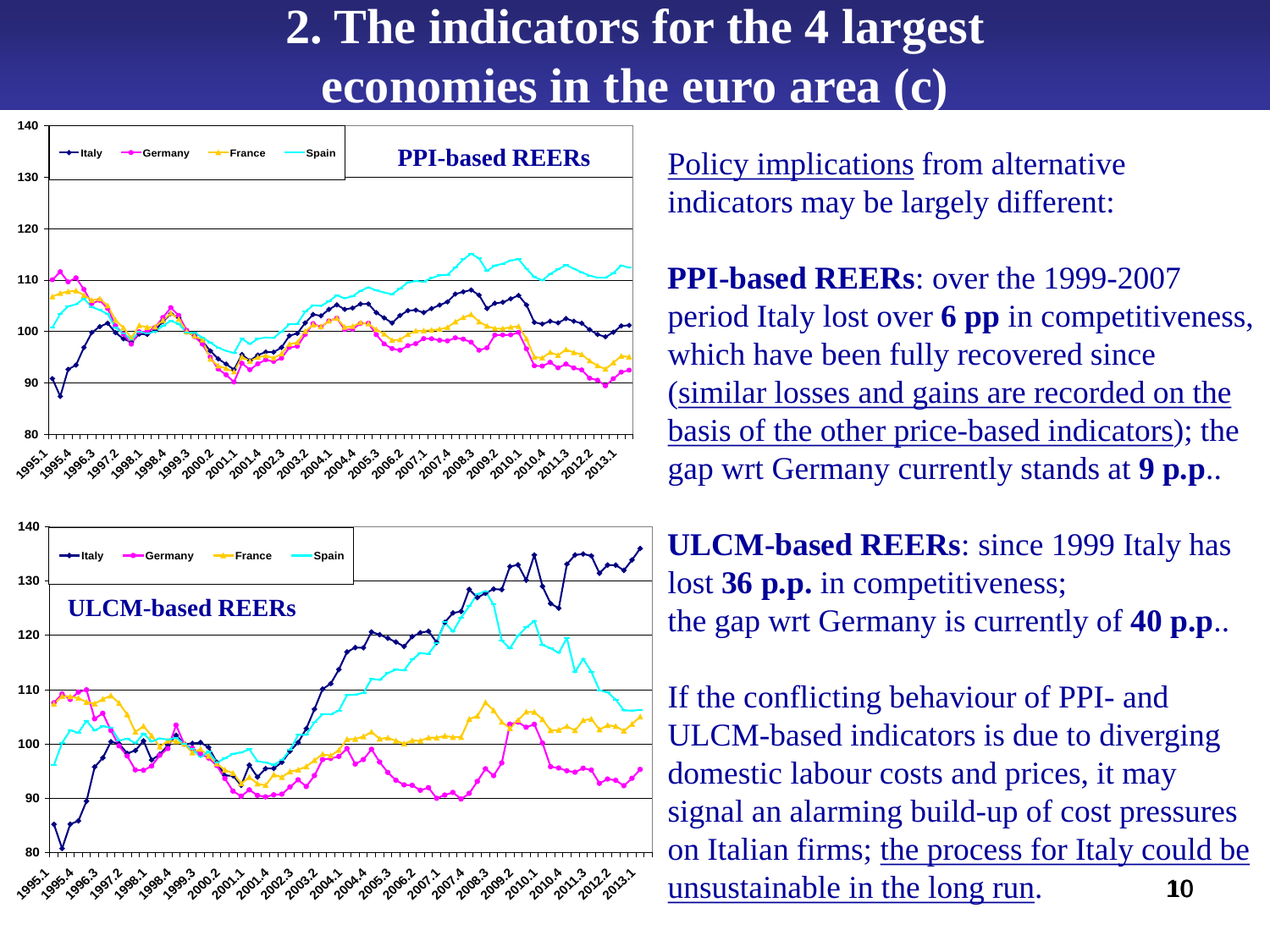**Italy** 



Germany





**France** 



A visual inspection of producer price and labour cost developments in the manufacturing sectors over the past two decades, however, suggests a **comovement in Italy and in Spain** (with the exception of the recent years for the latter), **but not in Germany** (since the mid-2000s) **and in France**.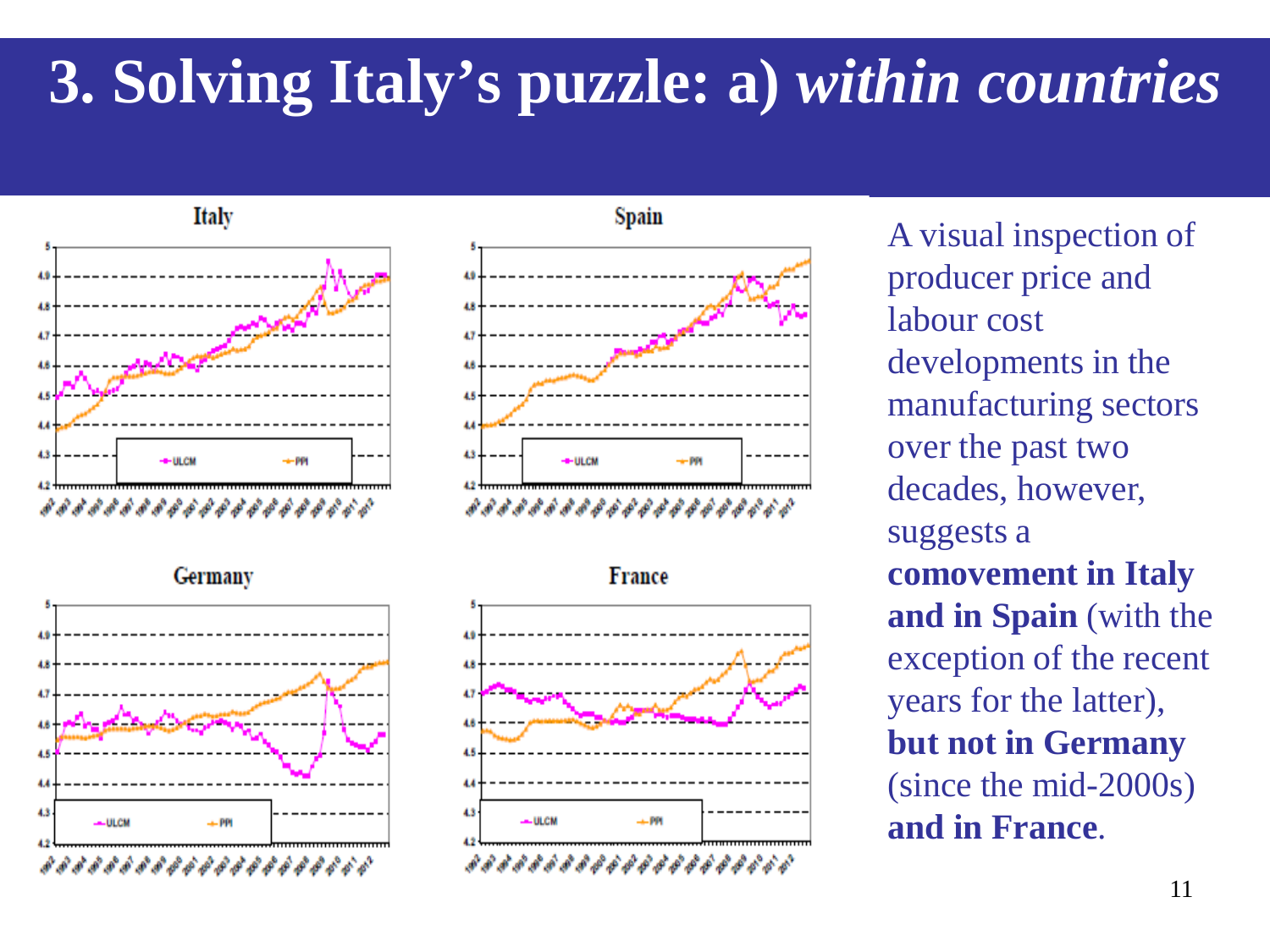Table 1. Cointegrating regressions

(average quarterly data; natural logarithm of indices  $2005QI = 100$ )

|                          |                     |       | Dependent variable: PPI |                     |       |
|--------------------------|---------------------|-------|-------------------------|---------------------|-------|
|                          |                     |       | Sample: 1994Q1-2012Q3   |                     |       |
| A. Italy                 |                     |       | C. Spain**              |                     |       |
|                          |                     |       |                         |                     |       |
| <b>FMOLS</b> estimation  |                     |       | <b>FMOLS</b> estimation |                     |       |
|                          | Coefficient P-value |       |                         | Coefficient P-value |       |
| <b>ULCM</b>              | 1.65                | 0.000 | <b>ULCM</b>             | 1.08                | 0.000 |
|                          |                     |       |                         |                     |       |
| ADF test on residuals*   |                     |       | ADF test on residuals*  |                     |       |
|                          |                     |       |                         |                     |       |
|                          | P-value             |       |                         | P-value             |       |
| ADF test statistic       | 0.019               |       | ADF test statistic      | 0.837               |       |
| <b>B. Germany</b>        |                     |       | <b>D. France</b>        |                     |       |
|                          |                     |       |                         |                     |       |
| <b>FMOLS</b> estimation  |                     |       | <b>FMOLS</b> estimation |                     |       |
|                          | Coefficient P-value |       |                         | Coefficient P-value |       |
| <b>ULCM</b>              | 0.64                | 0.248 | <b>ULCM</b>             | $-0.69$             | 0.119 |
|                          |                     |       |                         |                     |       |
| $ADF$ test on residuals* |                     |       | ADF test on residuals*  |                     |       |
|                          |                     |       |                         |                     |       |
|                          | P-value             |       |                         | P-value             |       |
| ADF test statistic       | 0.682               |       | ADF test statistic      | 0.118               |       |

\* Null hypothesis: the residuals have a unit root.

\*\* The sample period for Spain is 2000Q1-2012Q3 due to data availability.

A formal cointegration analysis confirms the lack of significant misalignment between unit labour costs and producer prices in **Italy**'s manufacturing in the long-run, thus dismissing the haunt of non-viable restraints on profit margins due to excessive labour costs.

Conversely, a long-run comovement between the two series is rejected in **Germany** and **France**.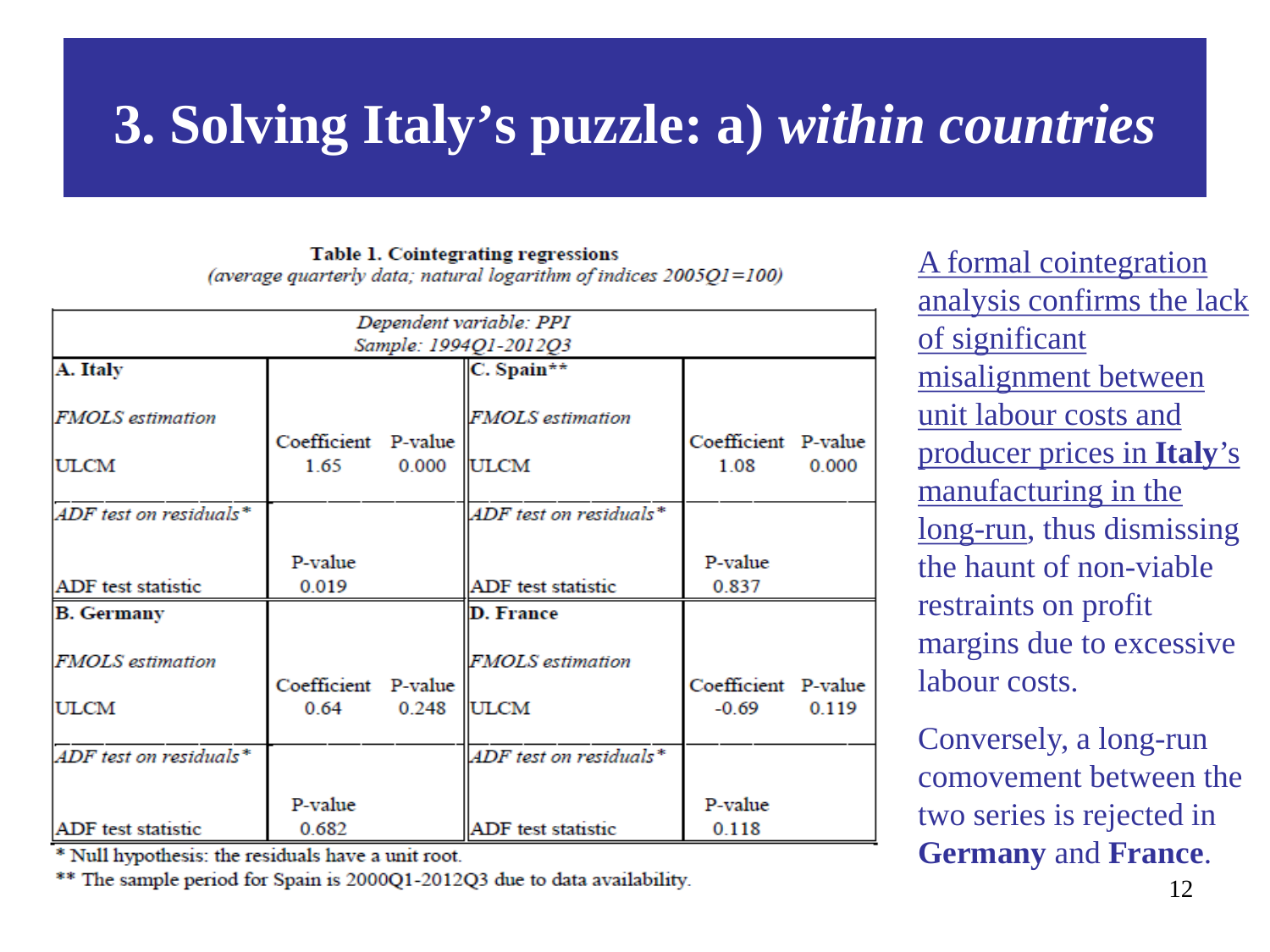



Germany







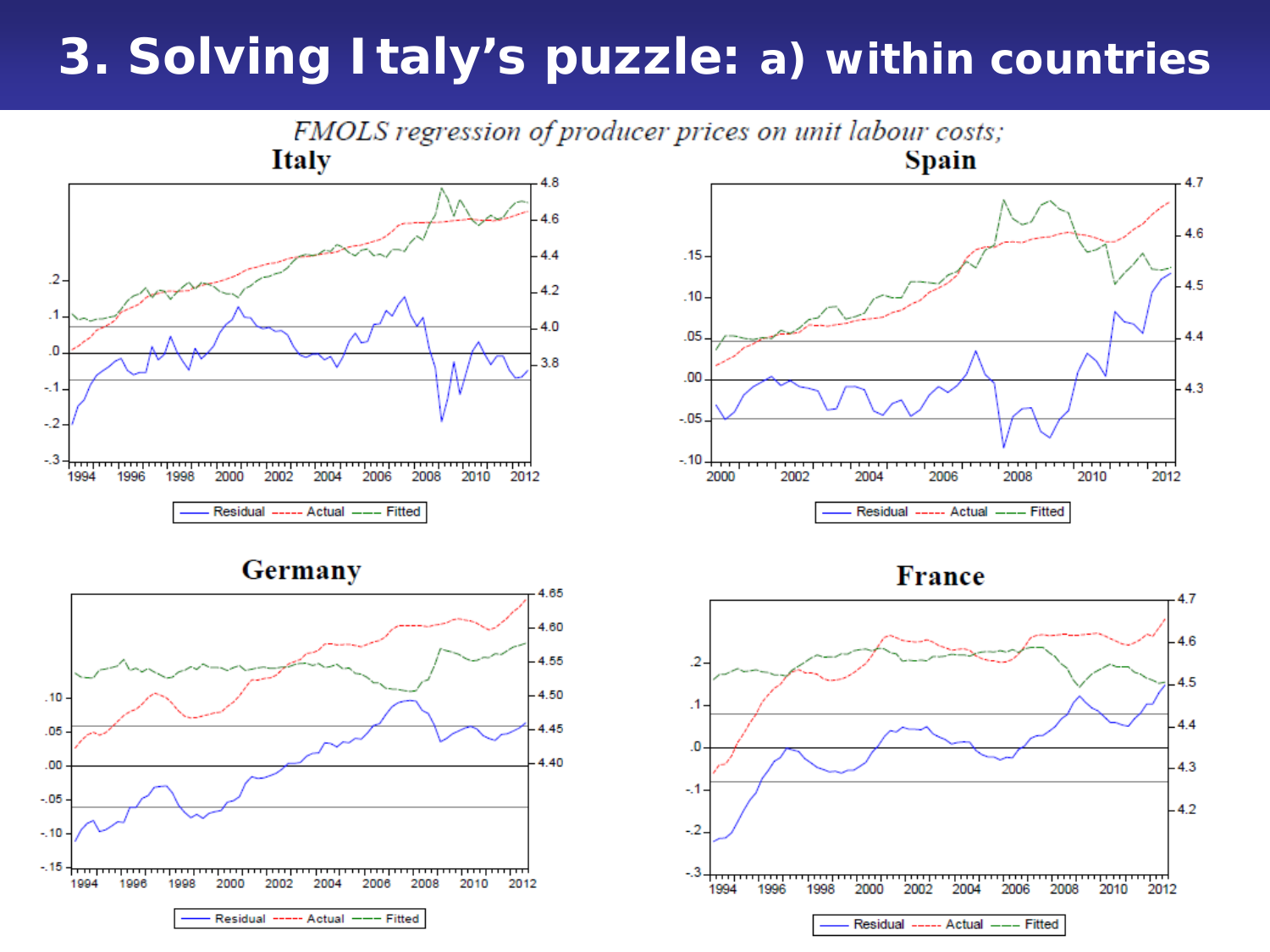Explaining the diverging producer price-labour cost developments in Italy's main trading partners goes beyond the scope of this presentation.

Yet **less pronounced offshoring in Italian manufacturing**, and therefore less sizeable changes in the shares of wages and intermediate inputs on gross output relative to other advanced economies, could be a possible explanation of the broad stability of the long-run price-cost relationship in Italy.<br>Figure 5. Structural changes in the manufacturing sector

(current prices)

Shares of material intermediate inputs in gross output

Wage shares (labour compensation on gross output)



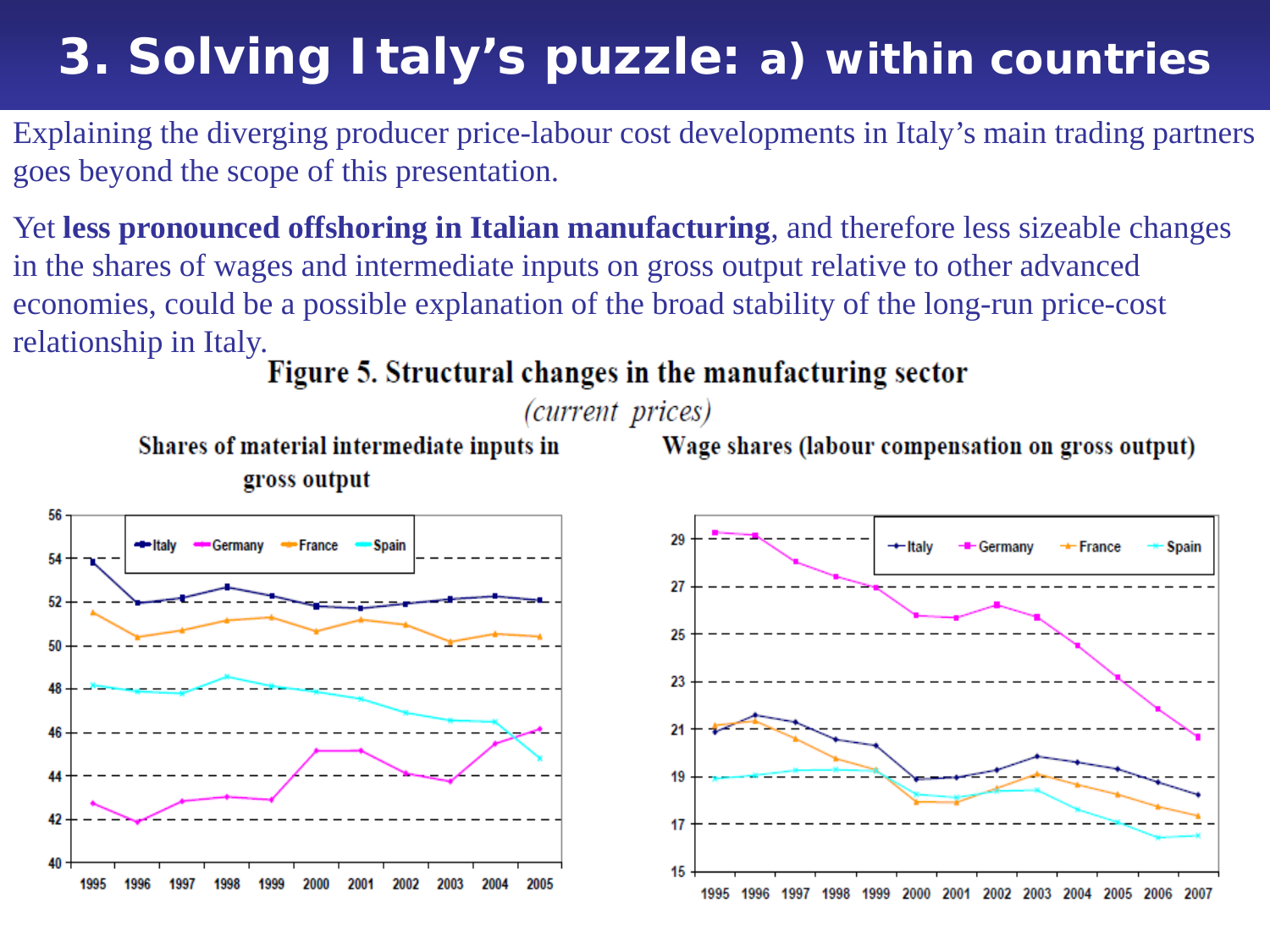### **3. Searching for drivers: b)** *between* **countries**

But if a sound long-run relationship between PPIs and ULCMs shows up only for Italy, whereas a long-run comovement is rejected for Germany and France…

....why is the divergence between ULCM- and PPI-based indicators larger in Italy?

The answer can be obtained by examining the **arithmetics of REERs**.







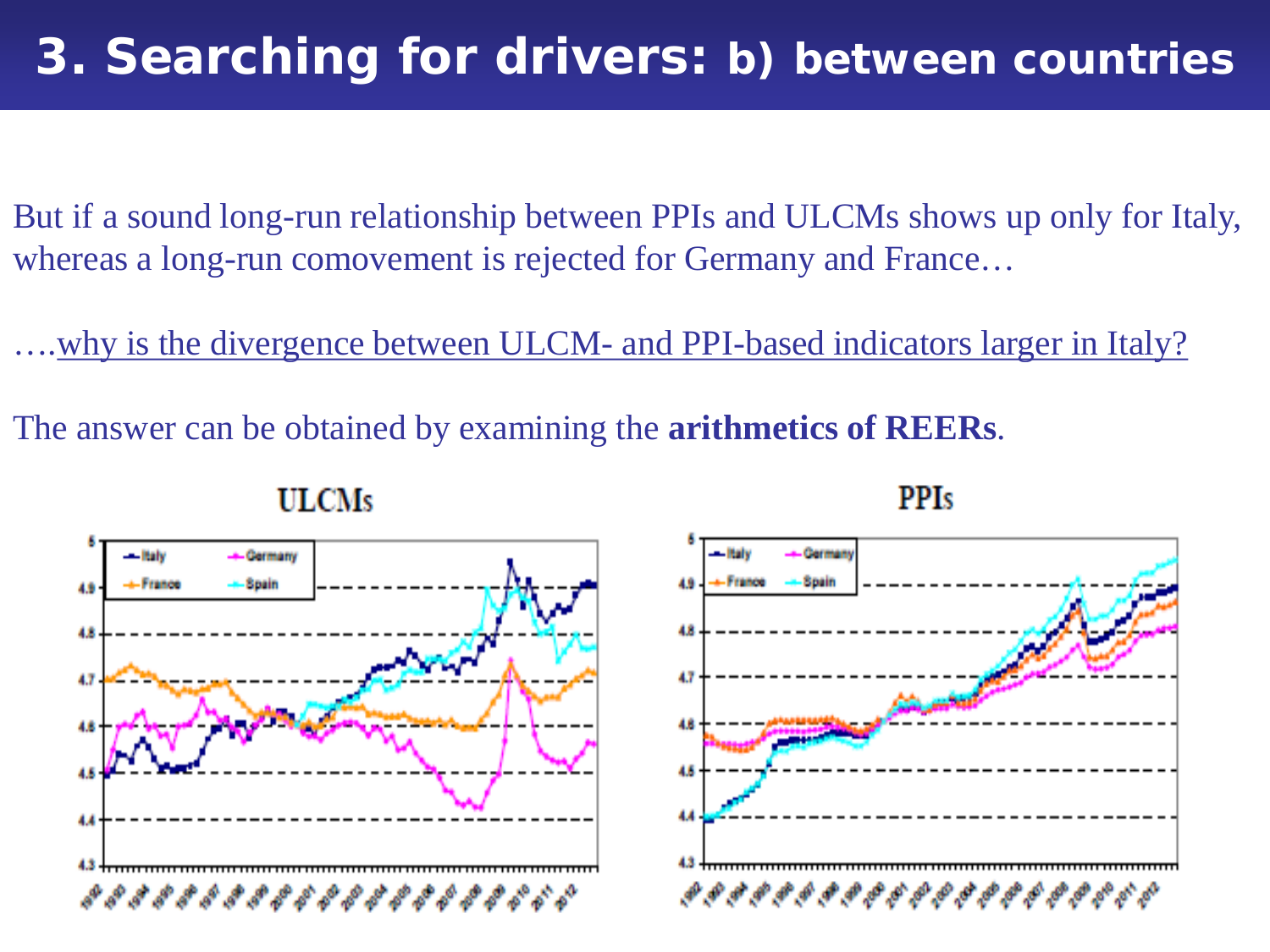## **3. Searching for drivers: b)** *between* **countries**

A simple **simulation** of the developments of artificial pricecompetitiveness indicators may shed light on actual trends.

Let us suppose there exist **three trading partners**: A, B and RoW, under the following assumptions:

- (i) Nominal exchange rates are fixed;
- *(ii) Weights:* B is a major trading partner of A, whereas the relevance of A for B is much smaller (as is the case of Italy and Germany, respectively);
- *(iii) Within-country trends*: Trends in PPIs and ULCMs are broadly similar in country A, whereas the dynamics of ULCMs are more contained than those of PPIs in countries B and RoW;
- similar across the three countries (as seen in the previous slide). *(iv) Between-country trends*: Trends in ULCMs are lower in countries B and RoW than in A; developments in PPIs are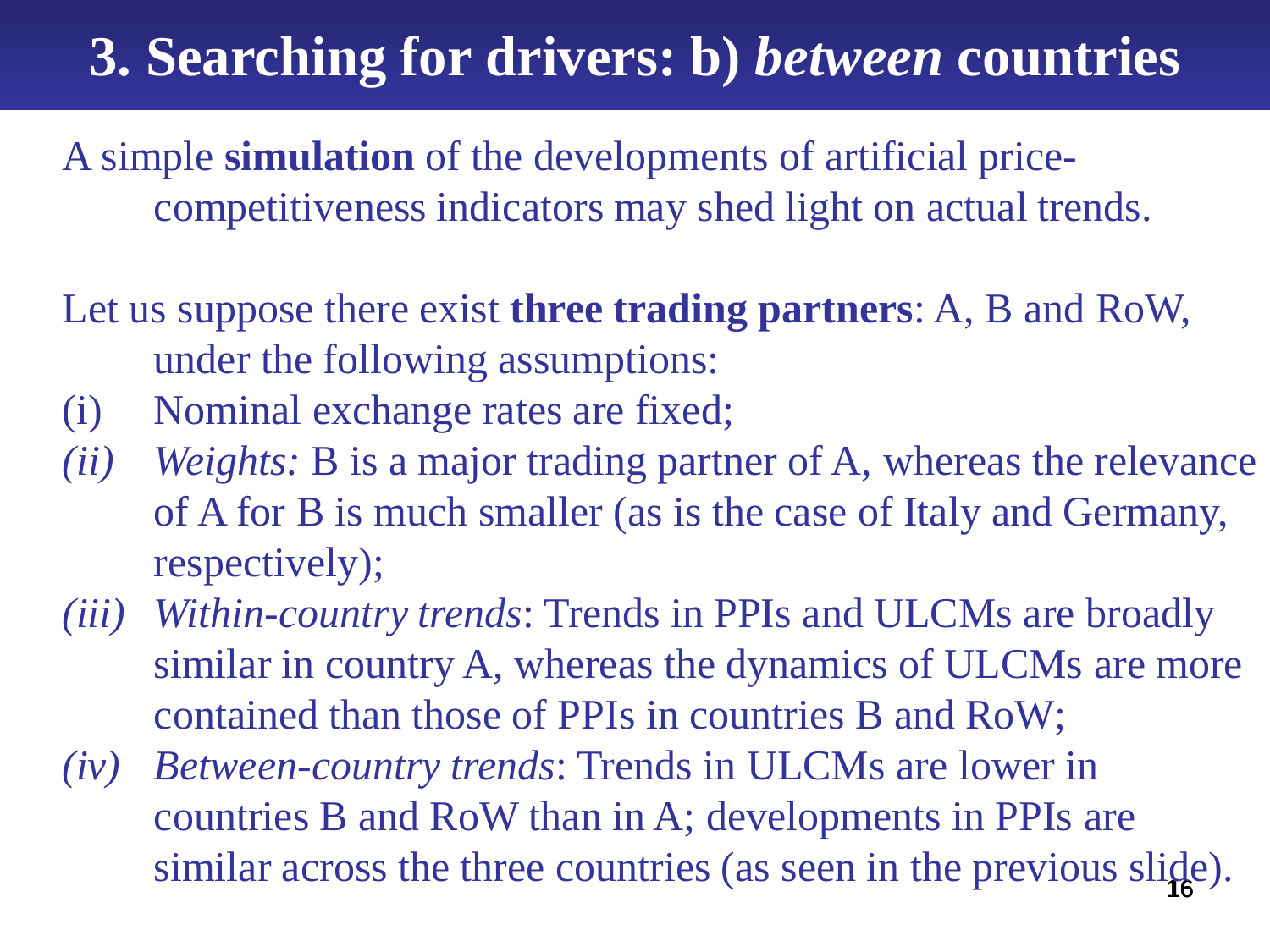## **3. Searching for drivers: b)** *between* **countries**

By rescaling the weights actually used by the BoI in its computation of PPI-based REERS, it turns out that:

-country A faces 2 partners (B and RoW) that benefit from lower ULCM relative to PPI growth; - country B faces only 1 partner (RoW) with slower ULCMS than PPIs, as well as directly gaining from its domestically lower ULCM dynamics than PPIs.

It follows that the discrepancy in the PPI-based REERs of the two countries would be limited, and that the **ULCM-based REER would signal a larger loss of competitiveness in country A**.

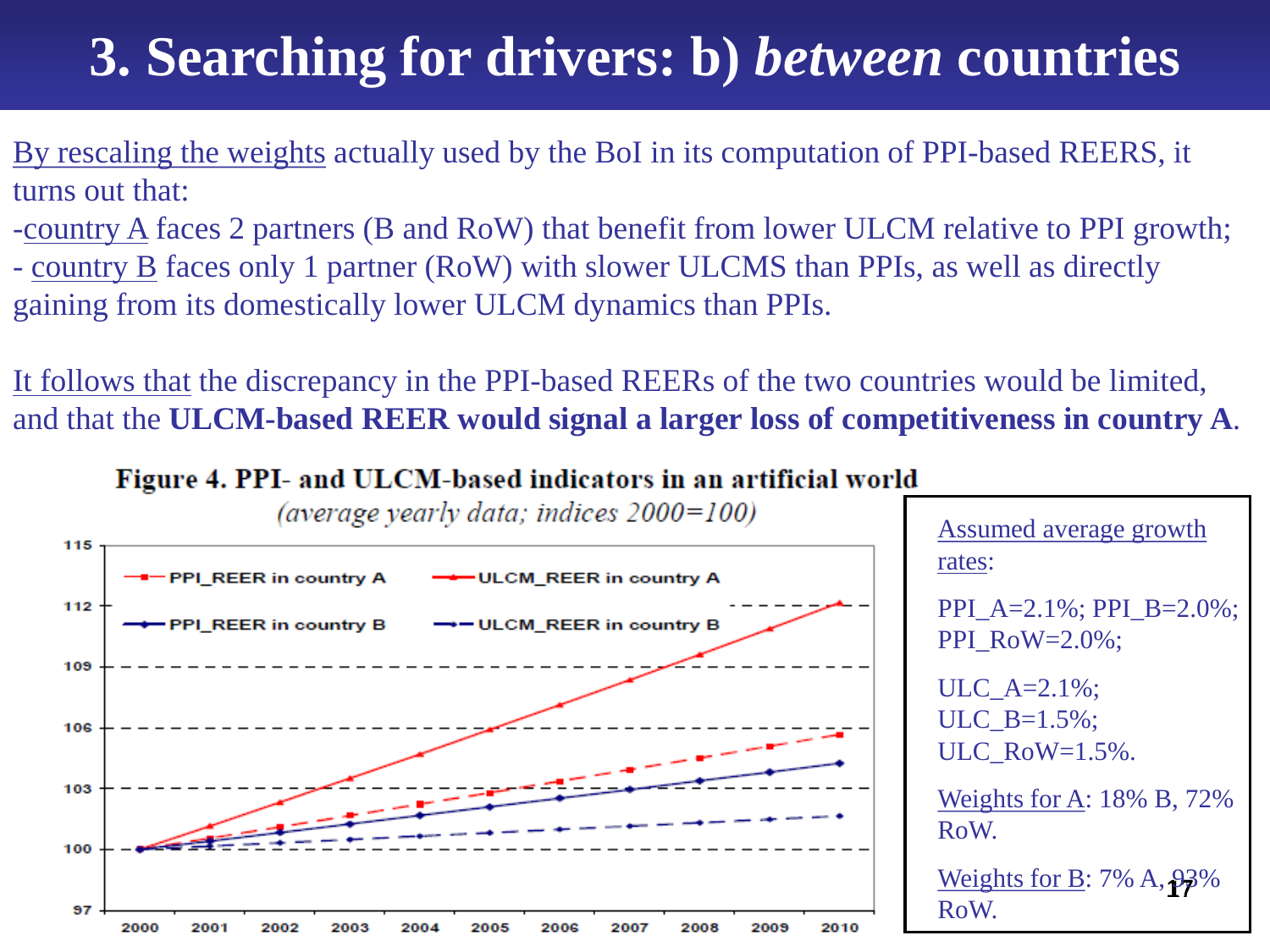# **4. Explaining trade performance: do pricecompetitiveness indicators play a role?**

- Preliminary results for the four largest euro-area countries (**Italy; Germany; France; Spain**).
- The standard formulation for the export and import equations is based on the partial equilibrium model of international trade presented in Goldstein and Khan (1985), where:

$$
X = f(REER; FD)
$$
  

$$
M = g(X; REER; DD)
$$

18 This reduced-form model has been estimated empirically in many policy papers, such as Allard et al. (2005), Bussière et al. (2013), Ca' Zorzi and Schnatz (2007), Di Mauro and Forster (2008), European Commission (2010) and Christodoulopoulu and Tkacevs (2013, in progress).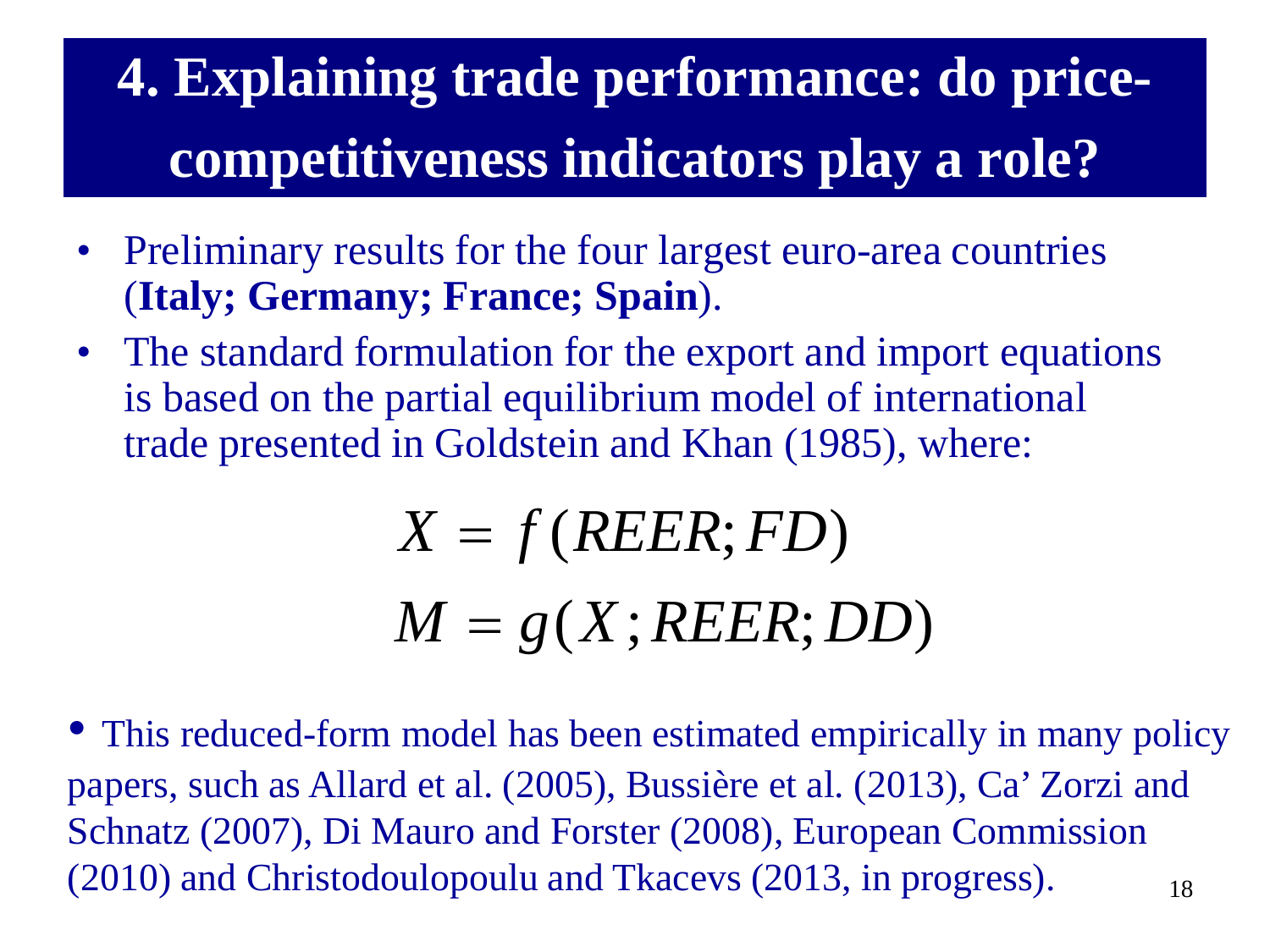# **4. Empirical results: the data**

- We use quarterly national account data (Istat, Eurostat) of the volume of **exports and imports of goods** (the latter net of energy products, only for Italy so far) over the period **1993Q1-2012Q4**.
- We alternately use our five **price-competitiveness indicators** of ECB and Bank of Italy sources.
- **Potential demand of goods** is computed as the weighted average of real imports of Italy's 75 trading partners, where the (rolling) weights represent Italy's export shares in the previous 3-year period (BI elaborations on IMF-WEO, Istat and CPB Netherlands); for Germany, France and Spain world demand is of ECB source.
- **Domestic demand** is taken from national accounts data (Istat, Eurostat).
- Since our data are I(1), **first (log) differences** are taken. Single-country regressions are run via OLS both separately and as systems of 2 equations (results very similar; the second set of results are here shown).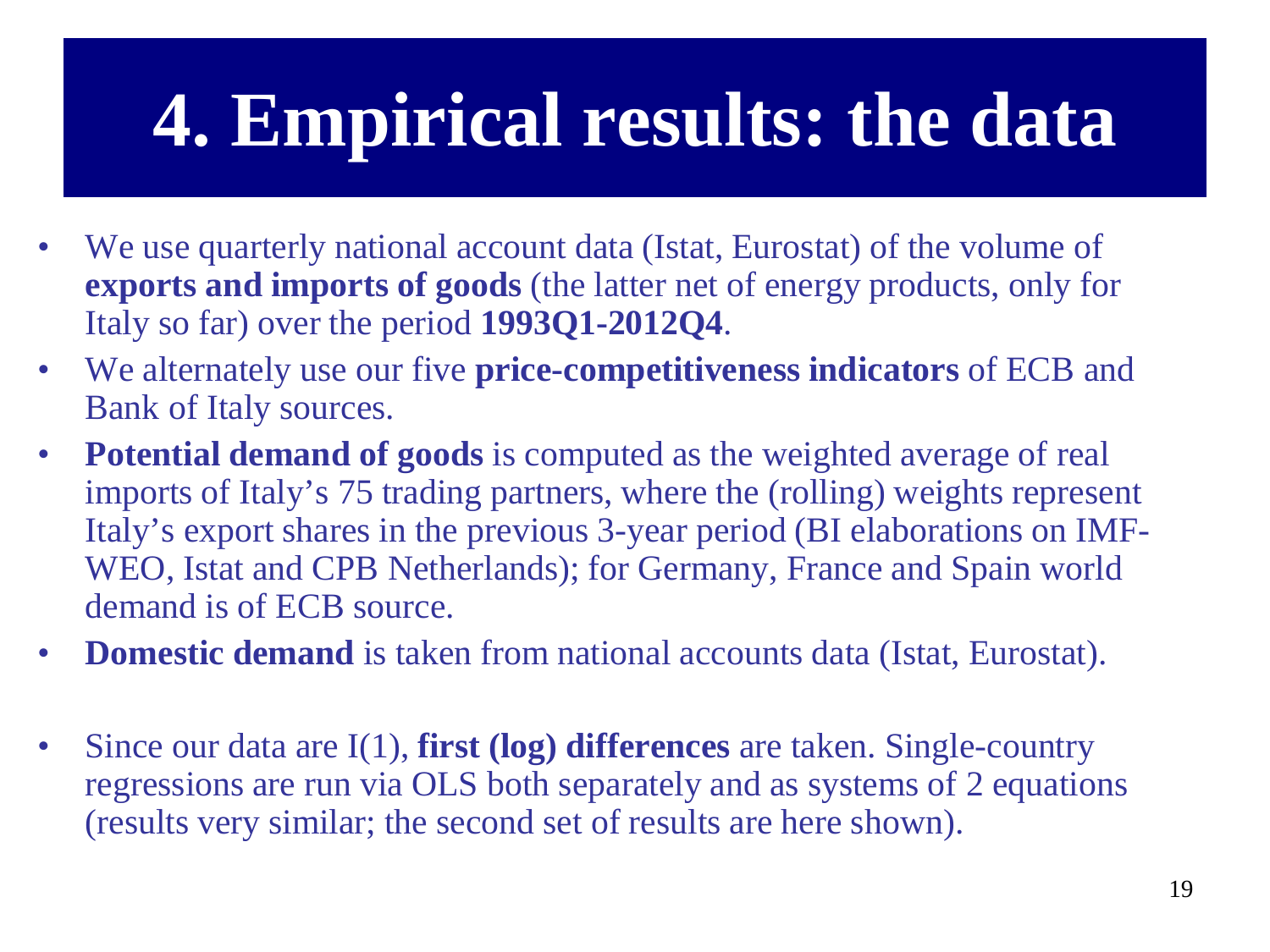## **4. Empirical results: the baseline export equation**

| A. ITALY                                                                      |                       |                         |                       |                             |                        |
|-------------------------------------------------------------------------------|-----------------------|-------------------------|-----------------------|-----------------------------|------------------------|
|                                                                               | <b>Constant</b>       | <b>Potential demand</b> | <b>REER</b>           | N.<br>observations          | Adjusted $R^{\wedge}2$ |
| 1. PPI                                                                        | $-0.0045$             | 1.0159                  | $-0.4828$             |                             |                        |
|                                                                               | (0.0407)              | (0.0000)                | (0.0000)              | 79                          | 0.6859                 |
| 2. CPI                                                                        | $-0.0044$             | 1.0051                  | $-0.5166$             |                             |                        |
|                                                                               | (0.0426)              | (0.0000)                | (0.0000)              | 80                          | 0.6908                 |
| 3. GDPDEFL                                                                    | $-0.0039$             | 0.9834                  | $-0.4742$             |                             |                        |
|                                                                               | (0.0701)              | (0.0000)                | (0.0000)              | 79                          | 0.6968                 |
| 4. ULCM                                                                       | $-0.0053$             | 1.0097                  | $-0.2572$             |                             |                        |
|                                                                               | (0.0223)              | (0.0000)                | (0.0026)              | 72                          | 0.6917                 |
| 5. ULCT                                                                       | $-0.0065$             | 1.0290                  | $-0.2940$             |                             |                        |
|                                                                               | (0.0032)              | (0.0000)                | (0.0011)              | 72                          | 0.6979                 |
| <b>B. GERMANY</b>                                                             |                       |                         |                       |                             |                        |
|                                                                               | <b>Constant</b>       | <b>Potential demand</b> | <b>REER</b>           | $N_{\cdot}$                 | Adjusted $R^2$         |
|                                                                               |                       |                         |                       | observations                |                        |
| 1. PPI                                                                        | $-0.0010$             | 1.1465                  | $-0.2100$             |                             |                        |
|                                                                               | (0.6772)              | (0.0000)                | (0.0980)              | 79                          | 0.6601                 |
| 2. CPI                                                                        | $-0.0017$             | 1.1772                  | $-0.2940$             |                             |                        |
|                                                                               | (0.4529)              | (0.0000)                | (0.0439)              | 80                          | 0.6678                 |
| 3. GDPDEFL                                                                    | $-0.0016$             | 1.1635                  | $-0.2550$             |                             |                        |
|                                                                               | (0.4938)              | (0.0000)                | (0.0652)              | 79                          | 0.6630                 |
| 4. ULCM                                                                       | 0.0010                | 1.0540                  | $-0.3545$             |                             |                        |
|                                                                               | (0.6244)              | (0.0000)                | (0.0005)              | 72                          | 0.7377                 |
| 5. ULCT                                                                       | $-0.0009$             | 1.1545                  | $-0.3060$             |                             |                        |
|                                                                               | (0.67381)             | (0.0000)                | (0.0161)              | 72                          | 0.7142                 |
| <b>C. FRANCE</b>                                                              |                       |                         |                       |                             |                        |
|                                                                               | <b>Constant</b>       | <b>Potential demand</b> | <b>REER</b>           | $N_{\cdot}$<br>observations | Adjusted $R^2$         |
| 1. PPI                                                                        | $-0.0037$             | 1.0146                  | $-0.1140$             |                             |                        |
|                                                                               |                       | (0.0000)                | (0.3745)              | 79                          |                        |
| 2. CPI                                                                        |                       |                         |                       |                             | 0.6166                 |
|                                                                               | (0.0772)<br>$-0.0034$ | 1.0080                  |                       |                             |                        |
|                                                                               | (0.0954)              | (0.0000)                | $-0.1929$<br>(0.2215) | 81                          | 0.6154                 |
|                                                                               | $-0.0037$             | 1.0086                  | $-0.1772$             |                             |                        |
|                                                                               | (0.0791)              | (0.0000)                | (0.2773)              | 79                          | 0.6192                 |
|                                                                               | $-0.0033$             | 0.9774                  | $-0.3352$             |                             |                        |
|                                                                               | (0.0876)              | (0.0000)                | (0.0120)              | 72                          | 0.6534                 |
|                                                                               | $-0.0030$             | 0.9537                  | $-0.3978$             |                             |                        |
|                                                                               | (0.1163)              | (0.0000)                | (0.0090)              | 72                          | 0.6559                 |
| <b>D. SPAIN</b>                                                               |                       |                         |                       |                             |                        |
|                                                                               | <b>Constant</b>       | <b>Potential demand</b> | <b>REER</b>           | N.                          | Adjusted $R^2$         |
|                                                                               | 0.0011                | 1.1083                  | 0.0754                | observations                |                        |
|                                                                               | (0.7735)              | (0.0000)                | (0.7942)              | 71                          | 0.3654                 |
|                                                                               | 0.0013                | 1.1239                  | $-0.0746$             |                             |                        |
|                                                                               |                       |                         |                       | 73                          |                        |
|                                                                               | (0.7363)              | (0.0000)                | (0.8199)              |                             | 0.3564                 |
|                                                                               | 0.0009                | 1.1104                  | 0.1145                |                             |                        |
|                                                                               | (0.7999)              | (0.0000)                | (0.6742)              | 71                          | 0.3668                 |
| 3. GDPDEFL<br>4. ULCM<br>5. ULCT<br>1. PPI<br>2. CPI<br>3. GDPDEFL<br>4. ULCM | 0.0013                | 1.1013                  | 0.1066                |                             |                        |
| 5. ULCT                                                                       | (0.7269)<br>0.0010    | (0.0000)<br>1.1407      | (0.4832)<br>$-0.1473$ | 73                          | 0.3605                 |

In the export equations of all countries bar Spain, the three drivers are significant (satisfactory Rsquared) and show the signs predicted by the theory.

**Potential demand** affects exports positively, with coefficients not significantly different from unity (stable export market shares).

Each **price-competitiveness indicator** enters the export equations, significantly and negatively (with the exception of Spain and France, partially), but with a varying coefficient.

Noticeably, in **Italy** the magnitude of the coefficients of the cost-based measures is significantly smaller (according to *Wald tests*) than that of the price-based ones. *Pair-wise encompassing tests* "step out" the ULCM- and ULCT-based measures.

In **Germany** the difference proves not significant, but price-based indicators are "stepped out". In **France** solely cost-based measures are significant. In Spain exports are insensitive to price competitiveness, however measured.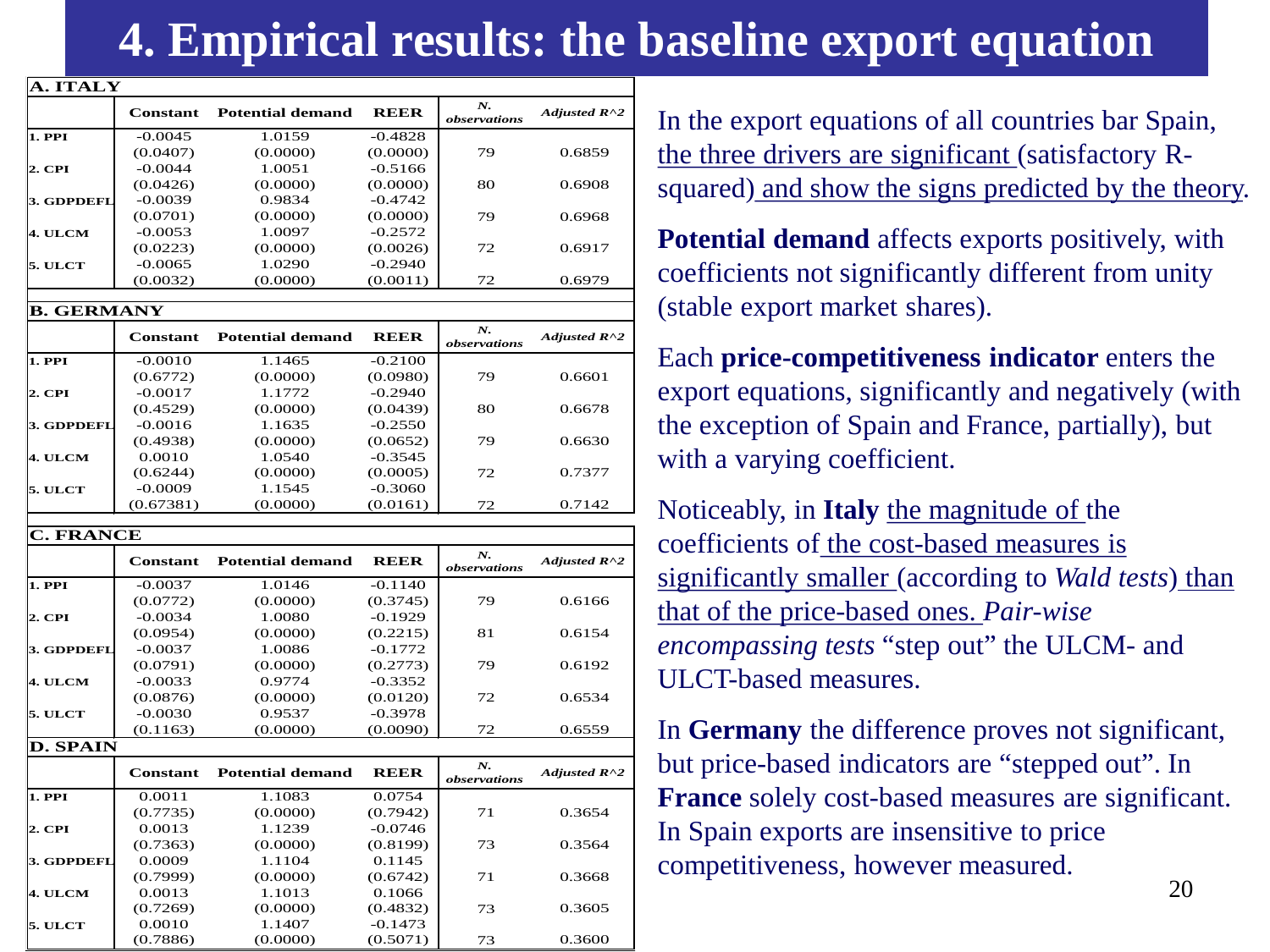### **4. Empirical results: the baseline import equation**

<span id="page-20-0"></span>

| <b>A. ITALY</b>   |                       |                    |                       |                           |                    |                |
|-------------------|-----------------------|--------------------|-----------------------|---------------------------|--------------------|----------------|
|                   | Constant              | <b>Exports</b>     | <b>REER</b>           | <b>Domestic</b><br>demand | N.<br>observations | Adjusted $R^2$ |
| 1. PPI            | 0.0015                | 0.3836             | $-0.4417$             | 2.6872                    |                    |                |
|                   | (0.5443)              | (0.0001)           | (0.0034)              | (0.0000)                  | 79                 | 0.6885         |
| 2. CPI            | 0.0019                | 0.3919             | $-0.3872$             | 2.6196                    |                    |                |
|                   | (0.4511)              | (0.0001)           | (0.0142)              | (0.0000)                  | 80                 | 0.6743         |
| 3. GDPDEFI        | 0.0015                | 0.4095             | $-0.2764$             | 2.6036                    |                    |                |
|                   | (0.5703)              | (0.0001)           | (0.0565)              | (0.0000)                  | 79                 | 0.6680         |
| 4. ULCM           | 0.0023                | 0.4905             | $-0.1339$             | 2.2932                    |                    |                |
|                   | (0.4232)              | (0.0000)           | (0.2721)              | (0.0000)                  | 72                 | 0.6332         |
| 5. ULCT           | 0.0018                | 0.4940             | $-0.1557$             | 2.2869                    |                    |                |
|                   | (0.5159)              | (0.0000)           | (0.2281)              | (0.0000)                  | 72                 | 0.6346         |
| <b>B. GERMANY</b> |                       |                    |                       |                           |                    |                |
|                   | Constant              | <b>Exports</b>     | <b>REER</b>           | <b>Domestic</b>           | N.                 | Adjusted R^2   |
|                   |                       |                    |                       | demand                    | observations       |                |
| 1. PPI            | 0.0037                | 0.4421             | $-0.1750$             | 1.4774                    |                    |                |
|                   | (0.0584)              | (0.0000)           | (0.1389)              | (0.0000)                  | 79                 | 0.6337         |
| 2. CPI            | 0.0031                | 0.4650             | $-0.1996$             | 1.4925                    |                    |                |
|                   | (0.1168)              | (0.0000)           | (0.1491)              | (0.0000)                  | 80                 | 0.6366         |
| 3. GDPDEFI        | 0.0033                | 0.4500             | $-0.1937$             | 1.4829                    |                    |                |
|                   | (0.0890)              | (0.0000)           | (0.1350)              | (0.0000)                  | 79                 | 0.6340         |
| 4. ULCM           | 0.0033                | 0.4827             | $-0.0154$             | 1.5090                    |                    |                |
|                   | (0.1332)              | (0.0000)           | (0.8971)              | (0.0000)                  | 72                 | 0.6196         |
| 5. ULCT           | 0.0033                | 0.4991             | 0.0452                | 1.5280                    |                    |                |
|                   | (0.1255)              | (0.0000)           | (0.7428)              | (0.0000)                  | 72                 | 0.6201         |
| <b>C. FRANCE</b>  |                       |                    |                       |                           |                    |                |
|                   | Constant              | <b>Exports</b>     | <b>REER</b>           | <b>Domestic</b><br>demand | N.<br>observations | Adjusted R^2   |
| 1. PPI            | $-0.0027$             | 0.4636             | $-0.1775$             | 2.2717                    |                    |                |
|                   | (0.0117)              | (0.0000)           | (0.0080)              | (0.0000)                  | 79                 | 0.8837         |
| 2. CPI            | $-0.0025$             | 0.4648             | $-0.1774$             | 2.2602                    |                    |                |
|                   | (0.0164)              | (0.0000)           | (0.0326)              | (0.0000)                  | 80                 | 0.8799         |
| 3. GDPDEFI        | $-0.0026$             | 0.4677             | $-0.1542$             | 2.2589                    |                    |                |
|                   | (0.0171)              | (0.0000)           | (0.0761)              | (0.0000)                  | 79                 | 0.8777         |
| 4. ULCM           | $-0.0021$             | 0.4232             | $-0.1395$             | 2.2527                    |                    |                |
|                   | (0.0462)              | (0.0000)           | (0.0586)              | (0.0000)                  | 72                 | 0.8845         |
|                   |                       |                    |                       |                           |                    |                |
| 5. ULCT           | $-0.0022$<br>(0.0357) | 0.4027<br>(0.0000) | $-0.2254$<br>(0.0067) | 2.3034<br>(0.0000)        | 72                 | 0.8905         |
| D. SPAIN          |                       |                    |                       |                           |                    |                |
|                   |                       |                    |                       | <b>Domestic</b>           | $N_{\cdot}$        |                |
|                   | Constant              | <b>Exports</b>     | <b>REER</b>           | demand                    | observations       | Adjusted R^2   |
| 1. PPI            | $-0.0092$             | 0.7273             | $-0.0651$             | 2.0721                    |                    |                |
|                   | (0.0001)              | (0.0000)           | (0.7181)              | (0.0000)                  | 71                 | 0.8393         |
| 2. CPI            | $-0.0087$             | 0.7439             | $-0.0467$             | 2.0263                    |                    |                |
|                   | (0.0001)              | (0.0000)           | (0.8177)              | (0.0000)                  | 73                 | 0.8396         |
| 3. GDPDEFI        | $-0.0093$             | 0.7278             | $-0.0359$             | 2.0768                    |                    |                |
|                   | (0.0000)              | (0.0000)           | (0.8391)              | (0.0000)                  | 71                 | 0.8391         |
| 4. ULCM           | $-0.0090$             | 0.7539             | $-0.0884$             | 2.0529                    |                    |                |
|                   | (0.0001)              | (0.0000)           | (0.3485)              | (0.0000)                  | 73                 | 0.8415         |

(0.0001) (0.0000) (0.5188) (0.0000) 73 0.8405

**5. ULCT** -0.0089 0.7425 -0.0925 2.0604<br>(0.0001) (0.0000) (0.5188) (0.0000)

Given the high import content of exports, **import growth** reacts positively to contemporaneous export growth in all four countries (elasticity of 0.4-0.5%; 0.7% for Spain) .

**Domestic demand** also plays a key role in activating imports, particularly in Italy, France and Spain (where elasticities are greater than 2.0%, relative to 1.5% circa in Germany).

21 Italian imports do not react to cost-based **competitiveness indicators** (as found in Allard et al. 2005), but they respond negatively, and to a varying degree, to pricebased ones. In Germany and Spain imports are insensitive to REERs, whereas in France they are negatively correlated to both priceand cost-based indicators. The negative link, also found in the existing empirical literature, will be object of future research. [CA in Italy](#page-30-0)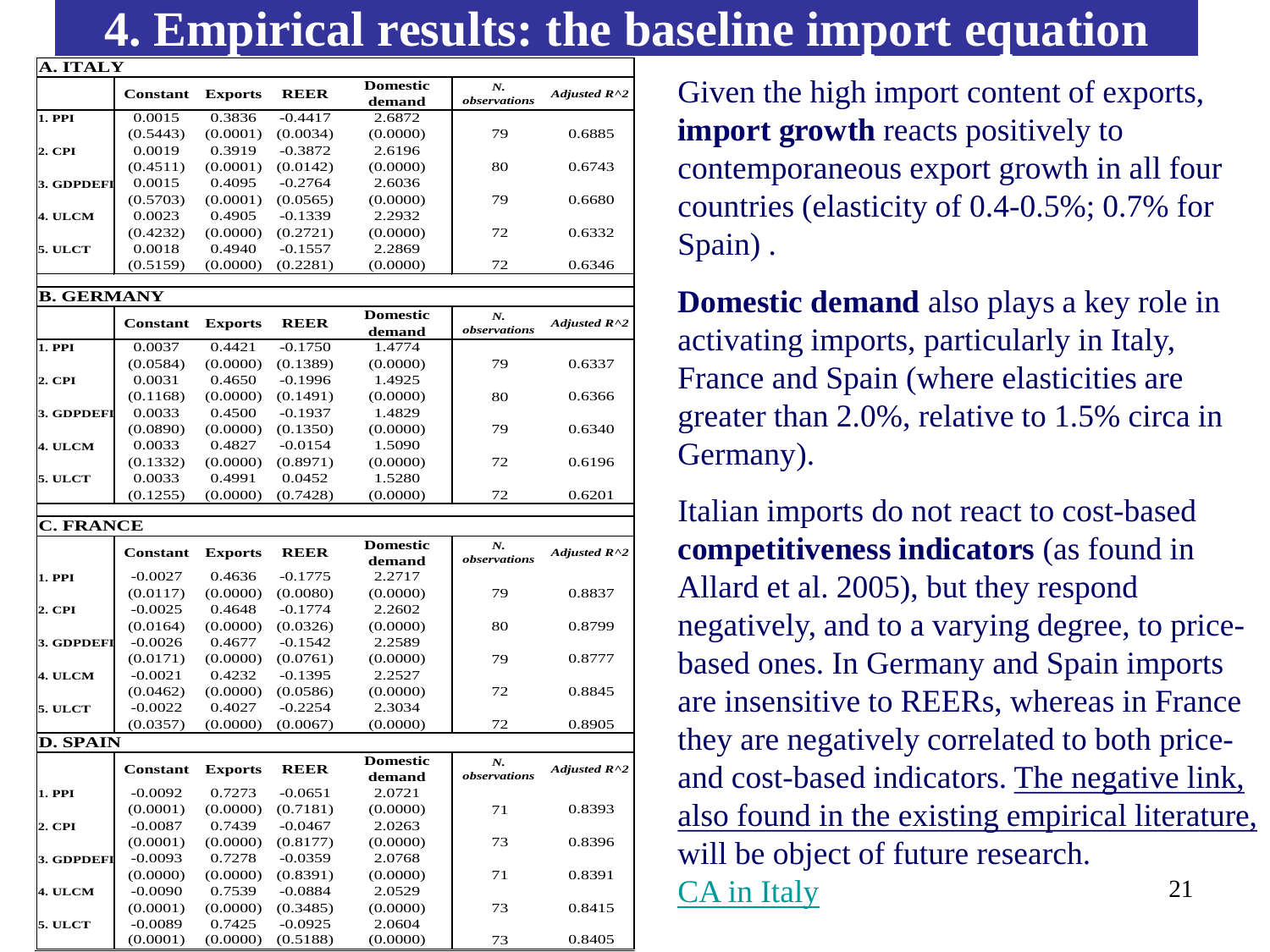## **4. Adding some dynamics to the export equations**

<span id="page-21-0"></span>

| <b>A. ITALY</b>   |                       |                            |                       |                       |                 |                                  |
|-------------------|-----------------------|----------------------------|-----------------------|-----------------------|-----------------|----------------------------------|
|                   | Constant              | <b>Potential</b><br>demand | <b>REER</b>           | $REER(-4)$            | N. observations | <b>Adjusted</b><br>$R^{\wedge}2$ |
| 1. PPI            | $-0.0055$<br>(0.0109) | 1.0255<br>(0.0000)         | $-0.5215$<br>(0.0000) | $-0.2491$<br>(0.0197) | 75              | 0.7204                           |
| 2. CPI            | $-0.0054$             | 1.0169                     | $-0.5694$             | $-0.2775$             |                 |                                  |
|                   | (0.0102)              | (0.0000)                   | (0.0000)              | (0.0113)              | 76              | 0.7284                           |
| 3. GDPDEFL        | $-0.0049$             | 0.9972                     | $-0.5101$             | $-0.2430$             |                 |                                  |
|                   | (0.0172)              | (0.0000)                   | (0.0000)              | (0.0172)              | 75              | 0.7320                           |
| 4. ULCM           | -0.0044               | 1.0342                     | $-0.2384$             | -0.1761               |                 |                                  |
|                   | (0.0550)              | (0.0000)                   | (0.0087)              | (0.0318)              | 68              | 0.7158                           |
| 5. ULCT           | $-0.0062$             | 1.0202                     | $-0.3089$             | $-0.0706$             |                 |                                  |
|                   | (0.0045)              | (0.0000)                   | (0.0034)              | (0.4182)              | 68              | 0.7081                           |
| <b>B. GERMANY</b> |                       |                            |                       |                       |                 |                                  |
|                   | <b>Constant</b>       | <b>Potential</b><br>demand | <b>REER</b>           | $REER(-4)$            | N. observations | <b>Adjusted</b><br>$R^{\wedge}2$ |
| 1. PPI            | $-0.0003$             | 1.1320                     | $-0.2552$             | $-0.0775$             |                 |                                  |
|                   | (0.8890)              | (0.0000)                   | (0.0506)              | (0.5286)              | 75              | 0.6656                           |
| 2. CPI            | $-0.0010$             | 1.1675                     | $-0.3249$             | $-0.0315$             |                 |                                  |
|                   | (0.6502)              | (0.0000)                   | (0.0296)              | (0.8319)              | 76              | 0.6710                           |
| 3. GDPDEFL        | $-0.0010$             | 1.1574                     | $-0.2601$             | $-0.0315$             | 75              | 0.6632                           |
| <b>4. ULCM</b>    | (0.6750)<br>0.0014    | (0.0000)<br>1.0417         | (0.0647)<br>$-0.3698$ | (0.8197)<br>$-0.0203$ |                 |                                  |
|                   | (0.5341)              | (0.0000)                   | (0.0006)              | (0.8223)              | 68              | 0.7388                           |
| 5. ULCT           | $-0.0002$             | 1.1530                     | $-0.3169$             | 0.0804                |                 |                                  |
|                   | (0.9355)              | (0.0000)                   | (0.0176)              | (0.5196)              | 68              | 0.7174                           |
|                   |                       |                            |                       |                       |                 |                                  |
| <b>C. FRANCE</b>  |                       |                            |                       |                       |                 |                                  |
|                   | <b>Constant</b>       | <b>Potential</b><br>demand | <b>REER</b>           | $REER(-4)$            | N. observations | <b>Adjusted</b><br>$R^{\wedge}2$ |
| 1. PPI            | $-0.0031$             | 0.9894                     | $-0.1628$             | $-0.1530$             |                 |                                  |
|                   | (0.1253)              | (0.0000)                   | (0.2139)              | (0.2279)              | 75              | 0.6411                           |
| 2. CPI            | $-0.0029$             | 0.9913                     | $-0.2248$             | $-0.1410$             |                 |                                  |
|                   | (0.1468)              | (0.0000)                   | (0.1674)              | (0.3581)              | 77              | 0.6369                           |
| 3. GDPDEFL        | $-0.0031$             | 0.9810                     | $-0.2398$             | $-0.1841$             |                 |                                  |
| 4. ULCM           | (0.1319)<br>$-0.0029$ | (0.0000)<br>0.9604         | (0.1591)<br>$-0.3530$ | (0.2455)<br>$-0.0749$ | 75              | 0.6434                           |
|                   | (0.1429)              | (0.0000)                   | (0.0098)              | (0.5883)              | 68              | 0.6570                           |
| 5. ULCT           | $-0.0028$             | 0.9451                     | $-0.4028$             | $-0.1570$             |                 |                                  |
|                   | (0.1591)              | (0.0000)                   | (0.0099)              | (0.3087)              | 68              | 0.6592                           |
| <b>D. SPAIN</b>   |                       |                            |                       |                       |                 |                                  |
|                   |                       |                            |                       |                       |                 |                                  |
|                   | <b>Constant</b>       | <b>Potential</b><br>demand | <b>REER</b>           | $REER(-4)$            | N. observations | <b>Adjusted</b><br>$R^{\wedge}2$ |
| 1. PPI            | $-0.0003$             | 1.1585                     | 0.0434                | $-0.0707$             |                 |                                  |
|                   | (0.6631)              | (0.0000)                   | (0.8760)              | (0.8119)              | 67              | 0.4129                           |
| 2. CPI            | $-0.0008$             | 1.1768                     | $-0.0273$             | $-0.2893$             |                 |                                  |
|                   | (0.8261)              | (0.0000)                   | (0.9288)              | (0.3796)              | 69              | 0.4147                           |
| 3. GDPDEFL        | 0.0012<br>(0.7520)    | 1.1078<br>(0.0000)         | 0.1244<br>(0.6512)    | $-0.1120$<br>(0.6771) | 71              | 0.3589                           |
| 4. ULCM           | 0.0013                | 1.1034                     | 0.1580                | $-0.0422$             |                 |                                  |
|                   | (0.7479)              | (0.0000)                   | (0.3340)              | (0.7939)              | 69              | 0.3762                           |
| 5. ULCT           | 0.0005                | 1.1569                     | $-0.1417$             | $-0.0591$             |                 |                                  |
|                   | (0.8898)              | (0.0000)                   | (0.5453)              | (0.8145)              | 69              | 0.3716                           |

**Including lags of price-competitiveness indicators in the export equation** confirms the previous findings.

The long-run effect of price-based competitiveness indicators on export growth in **Italy** is larger than that of the cost-based ones.

In Germany, France and Spain lagged indicators are not significant, suggesting that short and long-run elasticities roughly coincide.

Lagged competitiveness measures are not significant across countries in the **import equation.**

#### [Sensitivity analysis](#page-29-0)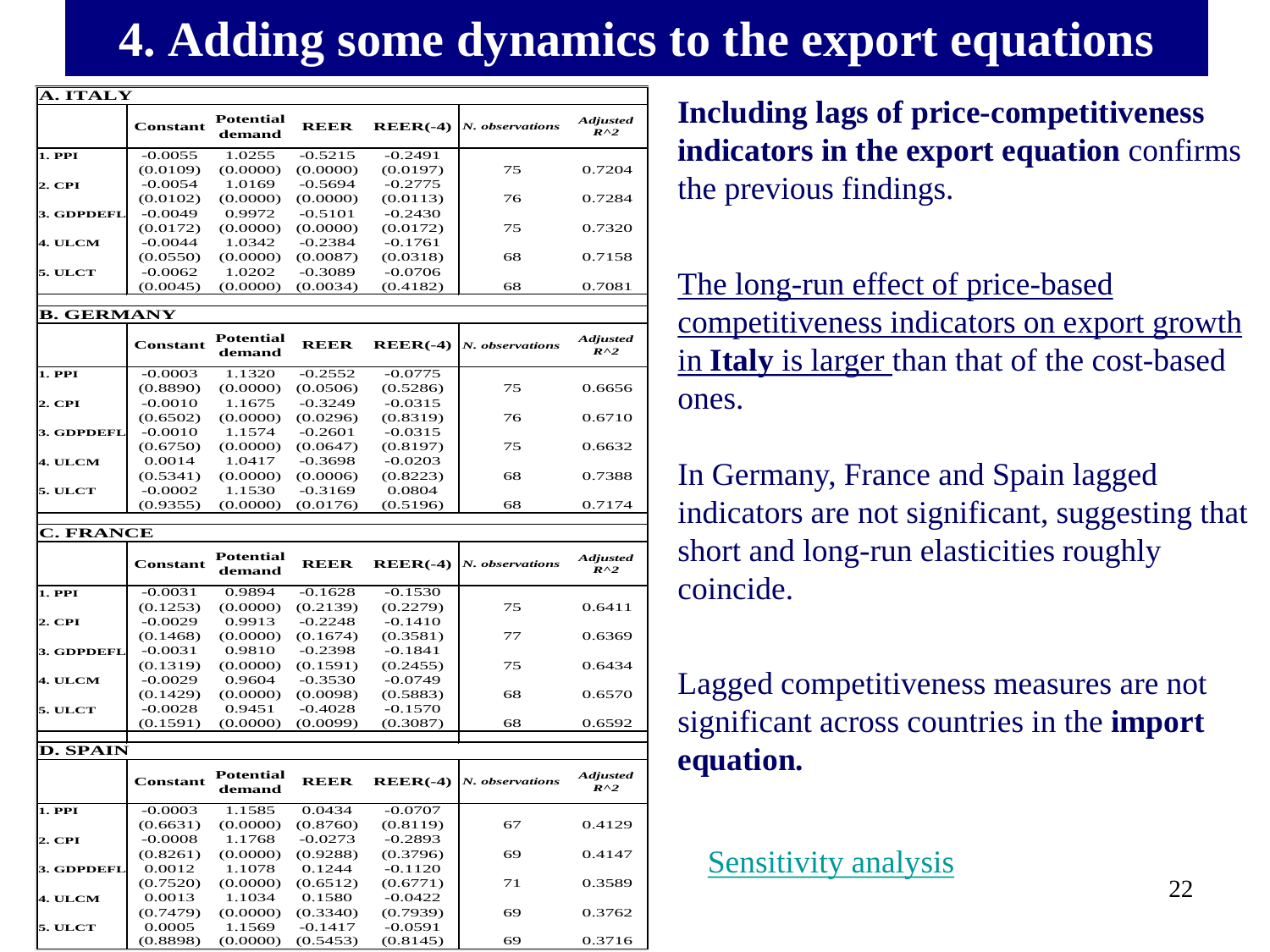# **5. Further extensions (in progress)**

#### <span id="page-22-0"></span>**A. Better account for participation in global value chains:**

•**Extend the time-span** considered, at least for Italy, **in order to verify the possible occurrence of structural breaks** in the estimated coefficients (in particular in that of price-competitiveness indicators in the import equation), owing to a different positioning over time of the country in global value chains;

•Substitute exports and domestic demand in the baseline import equation with a **measure of import-intensity adjusted demand** (i.e a weighted average of total investment, exports, private consumption and government expenditure), as in Bussière et al  $(2013)$ .  $\Rightarrow$  See next slides.

#### **B. Better quantify the role of domestic demand:**

• Better investigate **the direct and indirect** (via the price-competitiveness channel) **role of domestic demand** in explaining export and import performance.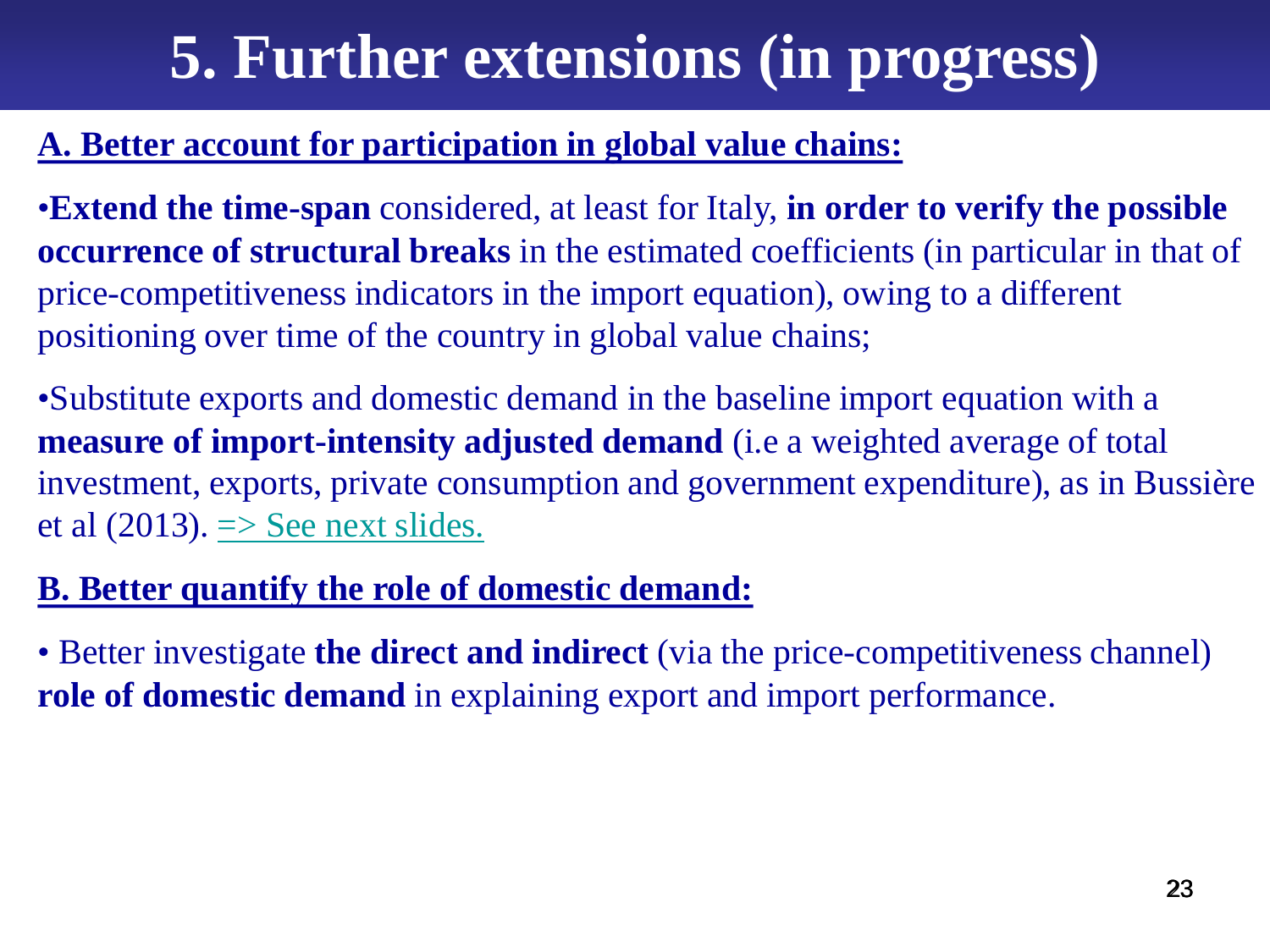# 5. The import-adjusted demand

<span id="page-23-0"></span>



**1996,1 1997,1 1998,1 1999,1 2000,1 2001,1 2002,1 2003,1 2004,1 2005,1 2006,1**

**AD IAD**

**2007 2009,1 2009.1 2019 2011** 

**1993,1** 1994,1<br>1994,1 1995,1



**France** Spain Spain Spain Spain Spain Spain Spain Spain Spain Spain Spain Spain Spain Spain Spain Spain Spain Spain Spain Spain Spain Spain Spain Spain Spain Spain Spain Spain Spain Spain Spain Spain Spain Spain Spain Spa



We construct a measure of **import-intensity adjusted demand** (IAD):

 $IAD_{t} = C_{t}^{\omega_{C,t}} G_{t}^{\omega_{G,t}} I_{t}^{\omega_{I,t}} X_{t}^{\omega_{X,t}}$ 

i.e. a weighted average of total investment (I), exports (X), private consumption (C) and government expenditure (G), where the weights are the import contents of the final demand components.

Demand component data are taken from Istat and Eurostat; the import contents are computed on the basis of the OECD Input-Output Database, as in Bussière et al. (2013). Since I-O tables are available only every five years, we linearly interpolated the weights to obtain quarterly series. For the period after 2005, we assumed the same weights as in 2005.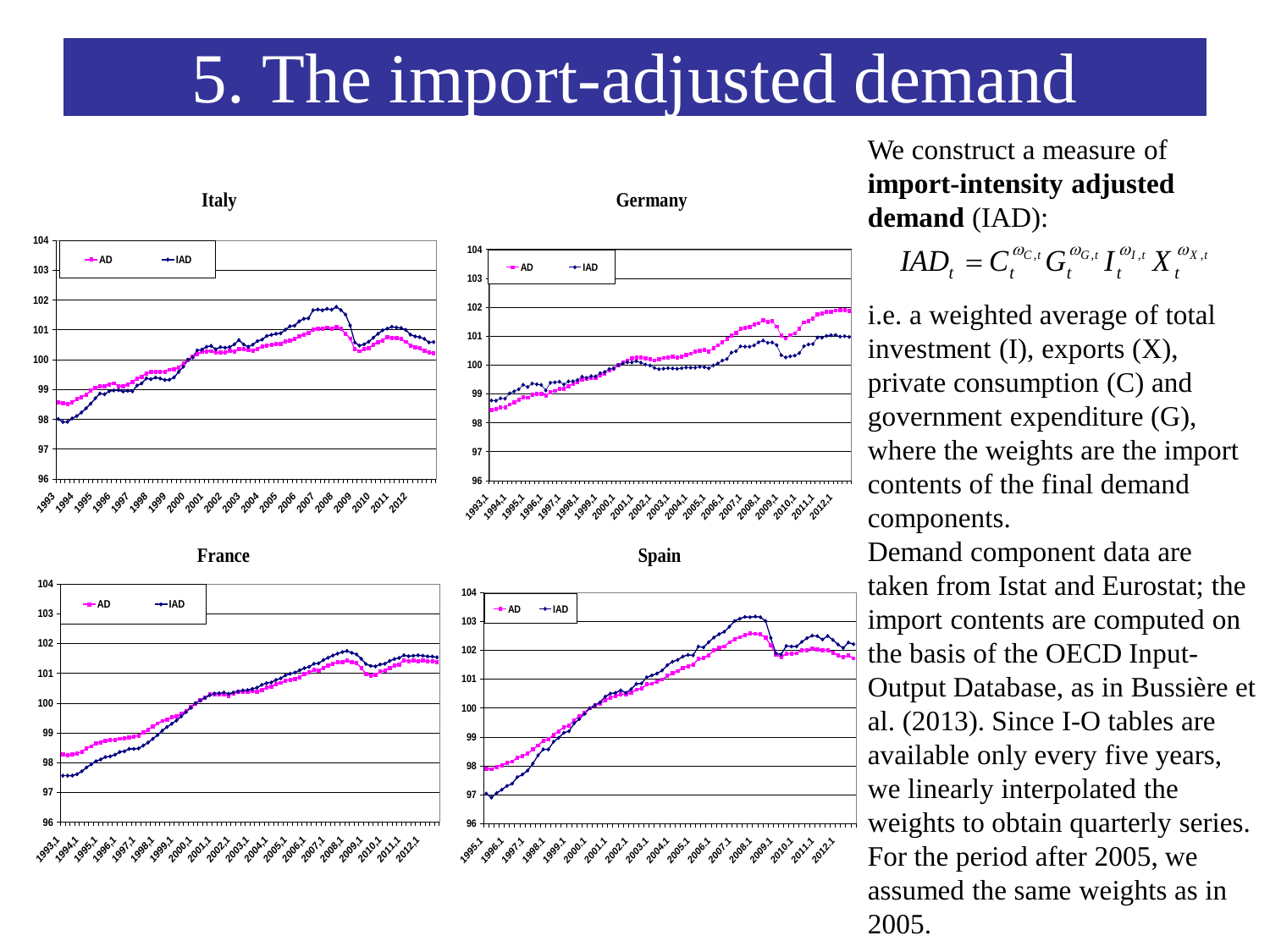# 5. The adjusted import equation

**Imports of goods, 1993Q2-2012Q4, log-differences**

| A. ITALY       |                 |                                       |             |                                                         |                    |                                  |
|----------------|-----------------|---------------------------------------|-------------|---------------------------------------------------------|--------------------|----------------------------------|
|                | <b>Constant</b> | Import-<br>Adjusted<br><b>Exports</b> | <b>REER</b> | Import-<br><b>Adjusted</b><br><b>Domestic</b><br>demand | N.<br>observations | <b>Adjusted</b><br>$R^{\wedge}2$ |
| 1. PPI         | 0.0028          | 1.6352                                | $-0.3192$   | 1.6722                                                  |                    |                                  |
|                | (0.4766)        | (0.0000)                              | (0.0951)    | (0.0004)                                                | 79                 | 0.4239                           |
| 2. CPI         | 0.0031          | 1.6221                                | $-0.2814$   | 1.6197                                                  |                    |                                  |
|                | (0.4299)        | (0.0000)                              | (0.1565)    | (0.0001)                                                | 80                 | 0.4134                           |
| 3. GDPDEFL     | 0.0027          | 1.6518                                | $-0.2011$   | 1.6561                                                  |                    |                                  |
|                | (0.4965)        | (0.0000)                              | (0.2648)    | (0.0005)                                                | 79                 | 0.4120                           |
| <b>4. ULCM</b> | 0.0026          | 1.7185                                | $-0.1841$   | 1.3217                                                  |                    |                                  |
|                | (0.5444)        | (0.0000)                              | (0.2291)    | (0.0082)                                                | 72                 | 0.4051                           |
| 5. ULCT        | 0.0018          | 1.7285                                | $-0.2146$   | 1.3189                                                  |                    |                                  |
|                | (0.6590)        | (0.0000)                              | (0.1878)    | (0.0082)                                                | 72                 | 0.4080                           |
|                |                 |                                       |             |                                                         |                    |                                  |

| <b>B. GERMANY</b> |                 |                                              |             |                                                         |                    |                                  |  |  |  |
|-------------------|-----------------|----------------------------------------------|-------------|---------------------------------------------------------|--------------------|----------------------------------|--|--|--|
|                   | <b>Constant</b> | Import-<br><b>Adjusted</b><br><b>Exports</b> | <b>REER</b> | Import-<br><b>Adjusted</b><br><b>Domestic</b><br>demand | N.<br>observations | <b>Adjusted</b><br>$R^{\wedge}2$ |  |  |  |
| 1. PPI            | 0.0089          | 1.1718                                       | $-0.4184$   | 0.9540                                                  |                    |                                  |  |  |  |
|                   | (0.0009)        | (0.0000)                                     | (0.0068)    | (0.0000)                                                | 79                 | 0.3313                           |  |  |  |
| 2. CPI            | 0.0087          | 1.2574                                       | $-0.3866$   | 1.0029                                                  |                    |                                  |  |  |  |
|                   | (0.0017)        | (0.0000)                                     | (0.0441)    | (0.0000)                                                | 80                 | 0.3024                           |  |  |  |
| 3. GDPDEFL        | 0.0079          | 1.2583                                       | $-0.4326$   | 0.9544                                                  |                    |                                  |  |  |  |
|                   | (0.0040)        | (0.0000)                                     | (0.0159)    | (0.0000)                                                | 80                 | 0.3181                           |  |  |  |
| 4. ULCM           | 0.0061          | 3.1653                                       | $-0.1975$   | 0.4805                                                  |                    |                                  |  |  |  |
|                   | (0.0374)        | (0.0000)                                     | (0.1688)    | (0.0947)                                                | 72                 | 0.3791                           |  |  |  |
| 5. ULCT           | 0.0050          | 3.4516                                       | $-0.1649$   | 0.5163                                                  |                    |                                  |  |  |  |
|                   | (0.0875)        | (0.0000)                                     | (0.3511)    | (0.0790)                                                | 72                 | 0.3696                           |  |  |  |

| <b>C. FRANCE</b> |                 |                                              |             |                                                         |                    |                                  |
|------------------|-----------------|----------------------------------------------|-------------|---------------------------------------------------------|--------------------|----------------------------------|
|                  | <b>Constant</b> | Import-<br><b>Adjusted</b><br><b>Exports</b> | <b>REER</b> | Import-<br><b>Adjusted</b><br><b>Domestic</b><br>demand | N.<br>observations | <b>Adjusted</b><br>$R^{\wedge}2$ |
| 1. PPI           | $-0.0031$       | 2.5767                                       | $-0.3453$   | 2.7449                                                  |                    |                                  |
|                  | (0.1405)        | (0.0000)                                     | (0.0028)    | (0.0000)                                                | 79                 | 0.6509                           |
| 2. CPI           | $-0.0018$       | 2.2812                                       | $-0.4128$   | 2.4427                                                  |                    |                                  |
|                  | (0.3973)        | (0.0000)                                     | (0.0058)    | (0.0000)                                                | 81                 | 0.6225                           |
| 3. GDPDEFL       | $-0.0019$       | 2.2933                                       | $-0.3705$   | 2.4643                                                  |                    |                                  |
|                  | (0.3758)        | (0.0000)                                     | (0.0019)    | (0.0000)                                                | 79                 | 0.6322                           |
| 4. ULCM          | $-0.0009$       | 2.1149                                       | $-0.2590$   | 2.2863                                                  |                    |                                  |
|                  | (0.6810)        | (0.0000)                                     | (0.0619)    | (0.0000)                                                | 72                 | 0.6094                           |
| 5. ULCT          | $-0.0009$       | 2.1173                                       | $-0.3682$   | 2.3055                                                  |                    |                                  |
|                  | (0.6851)        | (0.0000)                                     | (0.017)     | (0.0000)                                                | 72                 | 0.6217                           |
| <b>D. SPAIN</b>  |                 |                                              |             |                                                         |                    |                                  |
|                  | <b>Constant</b> | Import-<br><b>Adjusted</b><br><b>Exports</b> | <b>REER</b> | Import-<br><b>Adjusted</b><br><b>Domestic</b><br>demand | N.<br>observations | <b>Adjusted</b><br>$R^{\wedge}2$ |
| 1. PPI           | $-0.0055$       | 2.0396                                       | 0.0368      | 2.4698                                                  |                    |                                  |
|                  | (0.0090)        | (0.0000)                                     | (0.8278)    | (0.0000)                                                | 71                 | 0.8581                           |
| 2. CPI           | $-0.0055$       | 2.0390                                       | 0.0619      | 2.4685                                                  |                    |                                  |
|                  | (0.0086)        | (0.0000)                                     | (0.7400)    | (0.0000)                                                | 73                 | 0.8582                           |
| 3. GDPDEFL       | $-0.0055$       | 2.0388                                       | 0.0376      | 2.4630                                                  |                    |                                  |
|                  | (0.0089)        | (0.0000)                                     | (0.8152)    | (0.0000)                                                | 71                 | 0.8581                           |
| 4. ULCM          | $-0.0055$       | 2.0589                                       | $-0.0412$   | 2.4740                                                  |                    |                                  |
|                  | (0.0085)        | (0.0000)                                     | (0.6398)    | (0.0000)                                                | 73                 | 0.8585                           |
| 5. ULCT          | $-0.0054$       | 2.0412                                       | 0.0011      | 2.4666                                                  |                    |                                  |
|                  |                 |                                              |             |                                                         |                    |                                  |

•The **fit of the model** improves (marginally) only in the case of Spain, whereas it deteriorates for the remaining countries.

•The role of **export dynamics** in explaining import growth increases substantially across countries relative to our baseline model.

•The role of **price-competitiveness indicators** remains ambiguous. In Italy and Spain they turn out to be non-significant (with the exception of the PPI-based measure for the former), but in Germany price-based measures and in France all indicators become significant and with a negative sign.

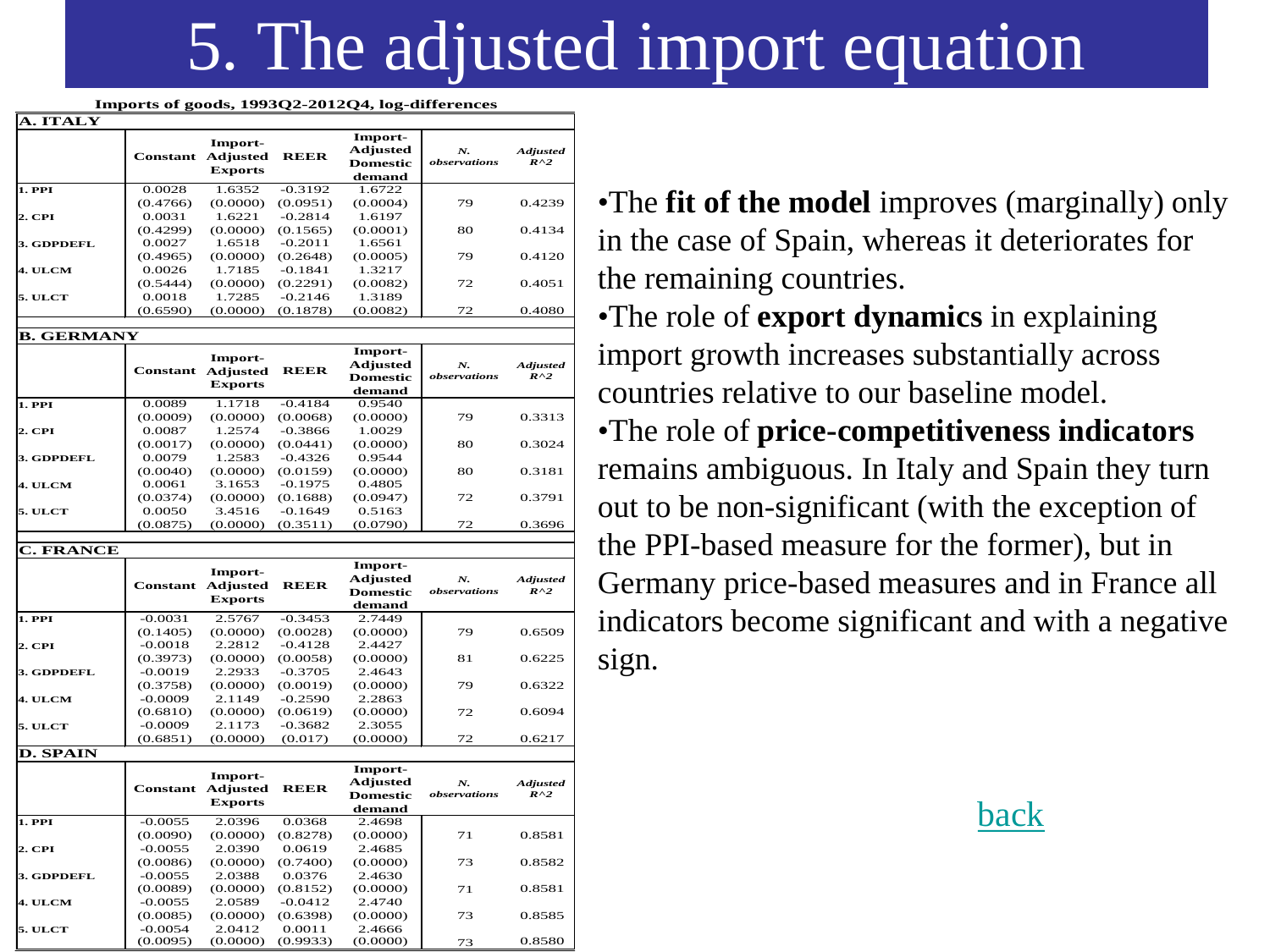# **5. Conclusions (1)**

- Traditionally, **relative labour costs** are a good proxy of a country's price competitiveness in the medium-term, beyond the short-term adjustments in profit margins.
- BUT, in a context of intense **globalization** and of restructuring of **global value chains**, to a varying degree across countries, owing to the subsequent fading representativeness of labour costs on overall production costs, relying solely on ULCM-based indicators may provide a biased assessment of a country's price competitiveness.
- We join good company in highlighting the potential pitfalls of the ULCM-based measure ([Bundesbank 1998; ECB 2003; Bundesbank](#page-32-0)  [2004\)](#page-32-0).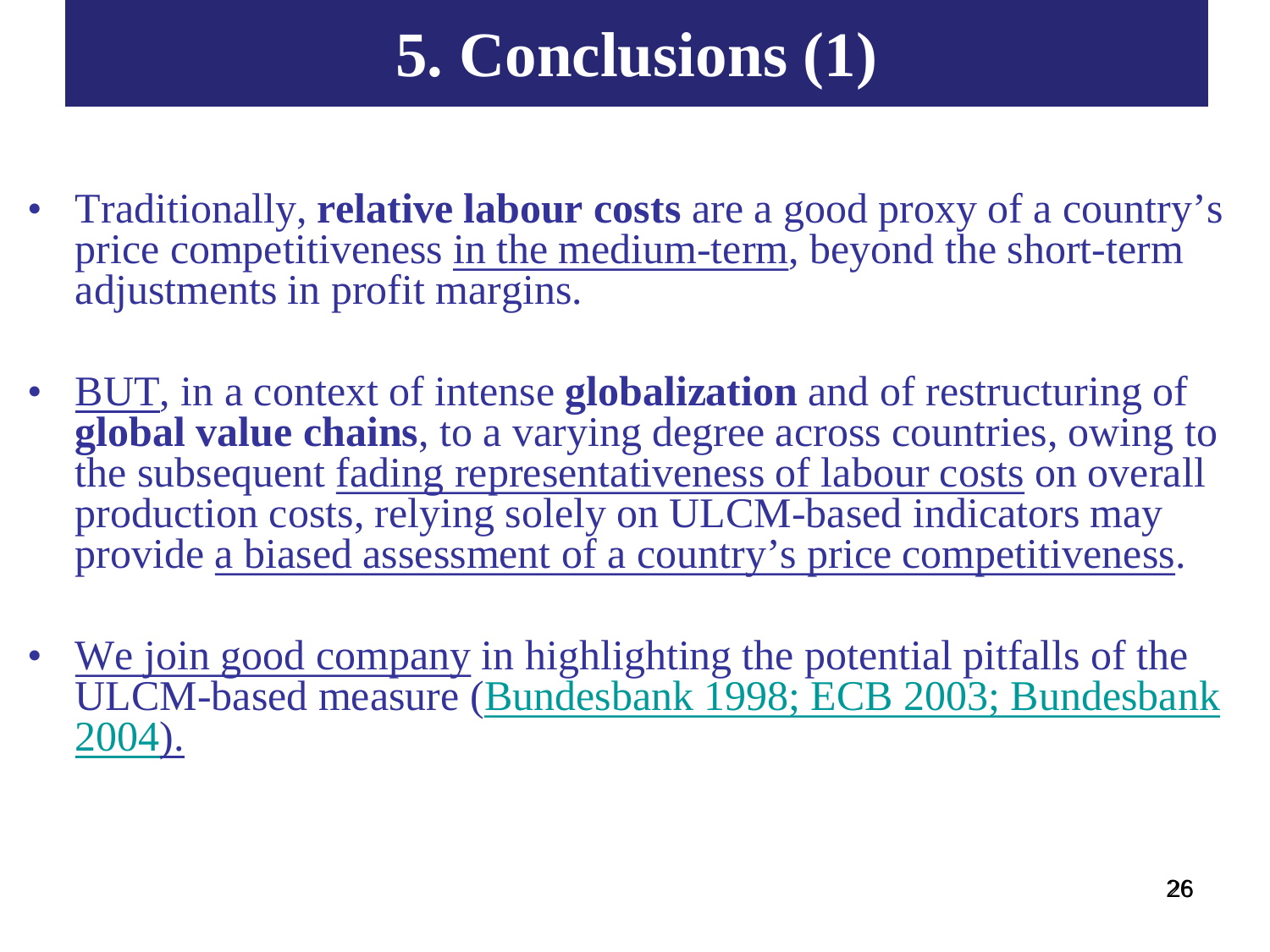# **5. Conclusions (2)**

•Our **preliminary empirical findings** point to a different informative content of alternative price-competitiveness indicators across countries. Not only do results vary according to the **deflator** used, but also owing to the differences in countries' **patterns of trade** which underlie the (different) weights employed in their REER formulae.

• In particular, in Italy we find that cost-based competitiveness indicators play a smaller role relative to price-based ones in explaining Italy's recent export dynamics. This result would confirm that the contribution to the loss of price competitiveness and of Italy's export performance of **increasing labour costs** is likely to be much less relevant than argued by some international commentators.

• All findings are in line with those available in the existing empirical literature, yet those concerning the link between **imports and pricecompetitiveness indicators** warrant further research.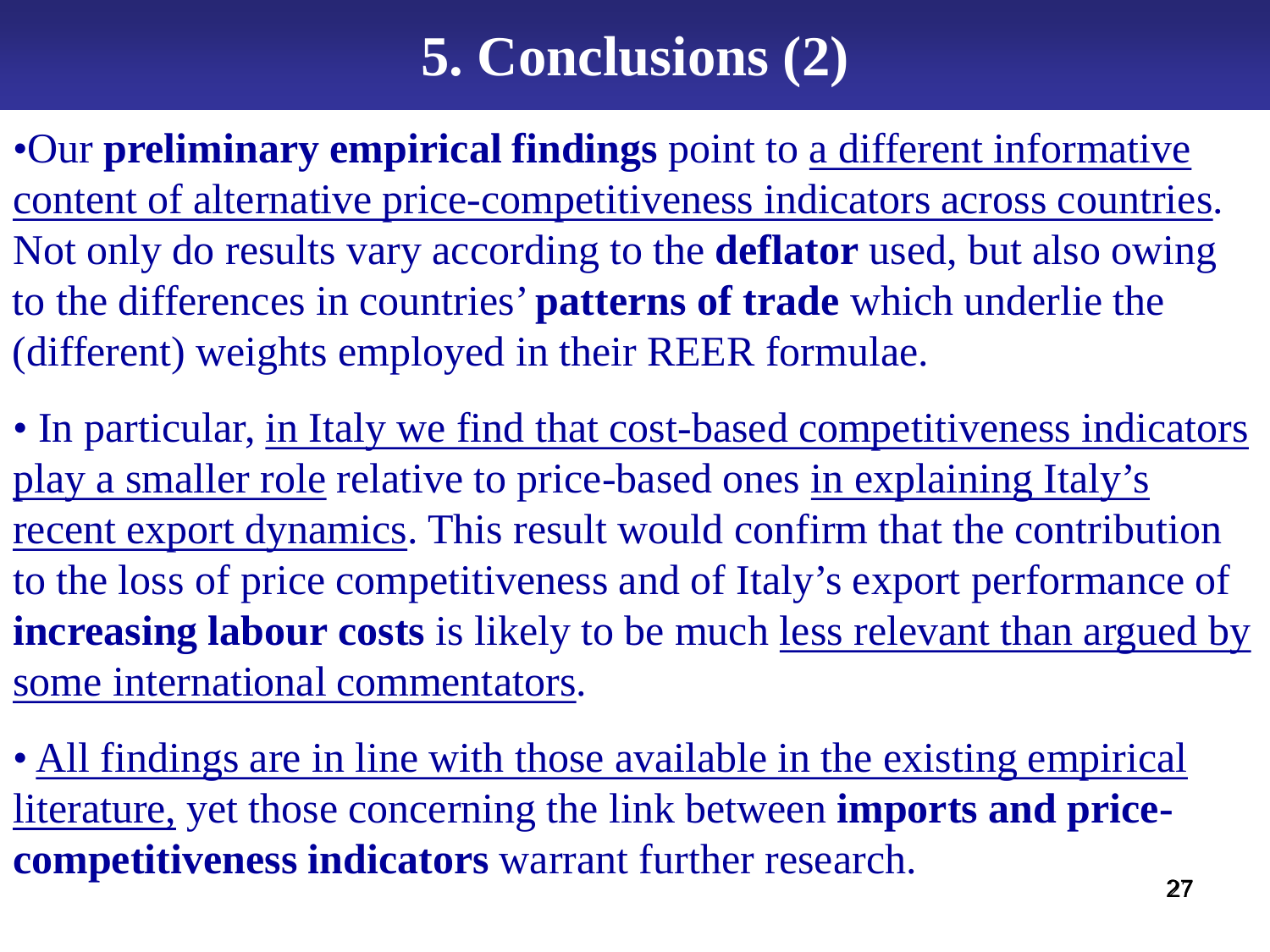## **5. Conclusions (3)**

•If on the one hand the ULCM-based indicator is conveying a biased indication of the source of Italy's price-competitiveness gap relative to its trading partners, it is clear, on the other, that **structural reforms aimed at boosting overall productive efficiency** (e.g. by speeding up the sluggish restructuring of production processes by Italian firms, including their pattern of participation in increasingly pervasive global value chains) could play a key role in improving Italy's price and nonprice competitiveness and therefore its export performance.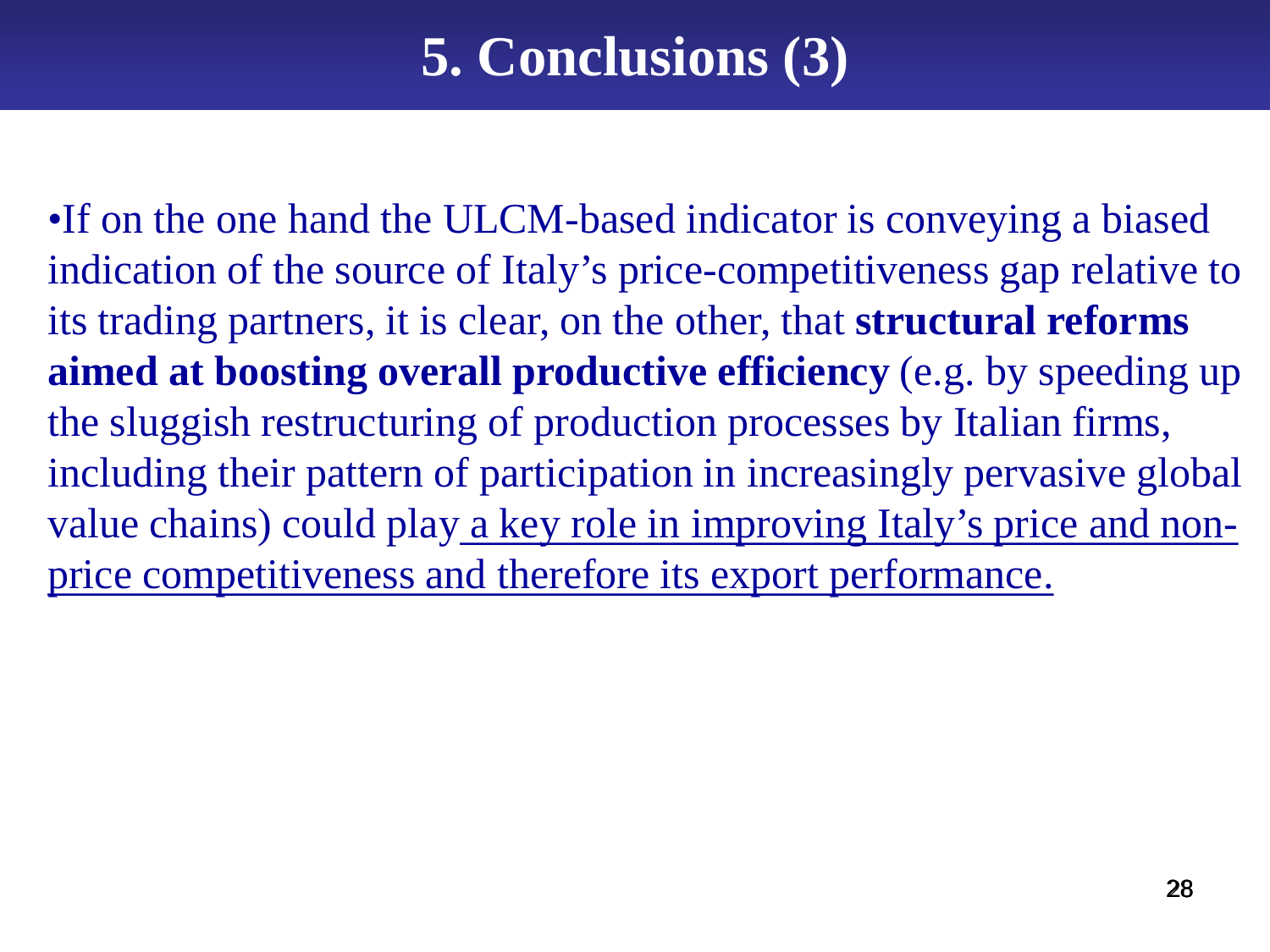# **Thank you for your attention**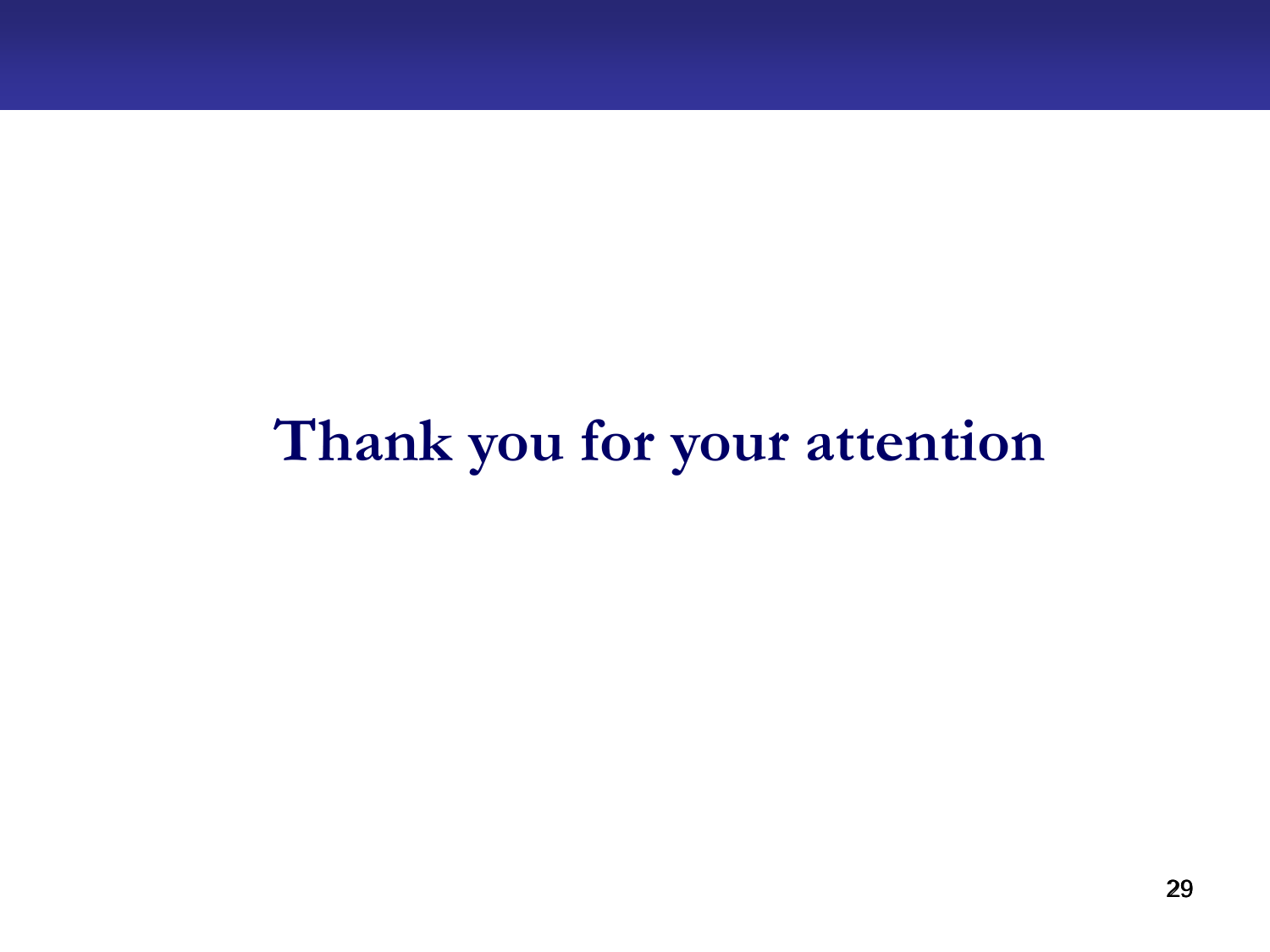# **4. Sensitivity analysis**

- <span id="page-29-0"></span>• Findings are very similar when considering **total trade volumes**, whereas for **service flows**  the fit of the models considered is unsatisfactory (adjusted  $R^2=0.2-0.3$ ) and therefore a more appropriate specification is required.
- Results do not change for Italy when replacing potential demand of goods with **world merchandise trade**, the proxy used for Germany and France.
- An **EMU dummy** taking value 1 as of 1999Q1 (as in Bayoumi et al. 2011) is not significant, nor are its interactions with the explanatory variables.
- A **crisis dummy** taking value 1 as of 2007Q3 is not significant, nor are its interactions with the explanatory variables.
- Limiting the analysis to the **1995Q1-2012Q4** period to net out possible distortions of the 1992 devaluation does not change our results.
- Linear **trends** do not enter significantly in the equations.
- **Lags** up to 4 of the dependent and independent variables are not significant (with the exceptions presented in the previous slide).
- In the export equation the inclusion of the **volume of imports of intermediate goods**, as in European Commission (2010), which we constructed employing Istat and Eurostat monthly trade data, does not affect our baseline results since the variable is found to be non-significant across the board.
- **Capacity utilization rate** in the import equation is significant only in the case of France, as in Allard et al (2005).
- **Non-price competitiveness factors** are not available on a quarterly basis, although their role in explaining export behaviour is beyond doubt. A rough estimate of quarterly TFP obtained by applying quarterly labour productivity dynamics to annual (Istat and OECD) TFP estimates was not significant, but this is not deemed reliable evidence.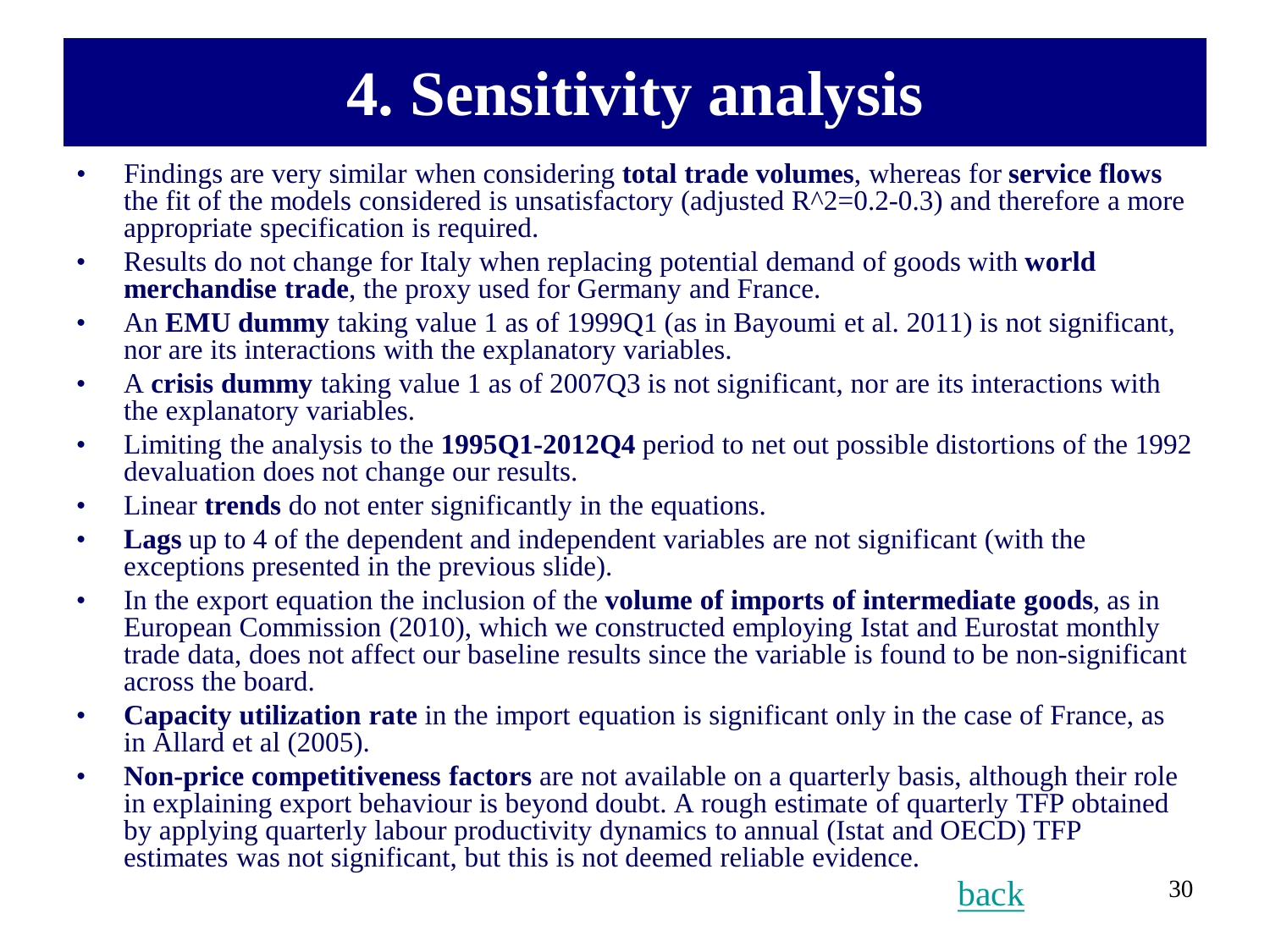## <span id="page-30-0"></span>Current account and price-competitiveness indicators in Italy

#### (indices 1999Q1=100)



31

[back](#page-20-0)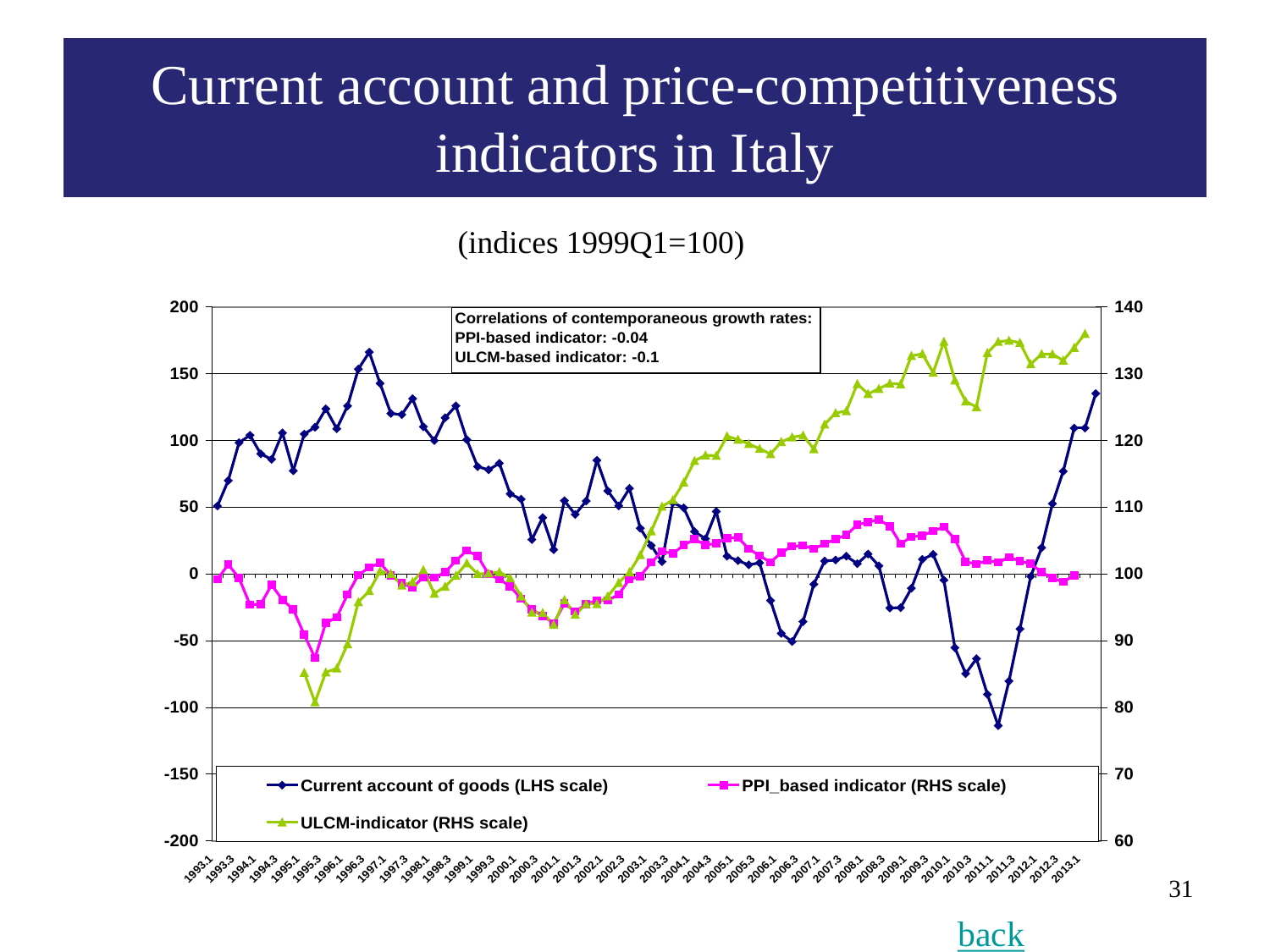### **Wages shares**



Source: European Commission (2012)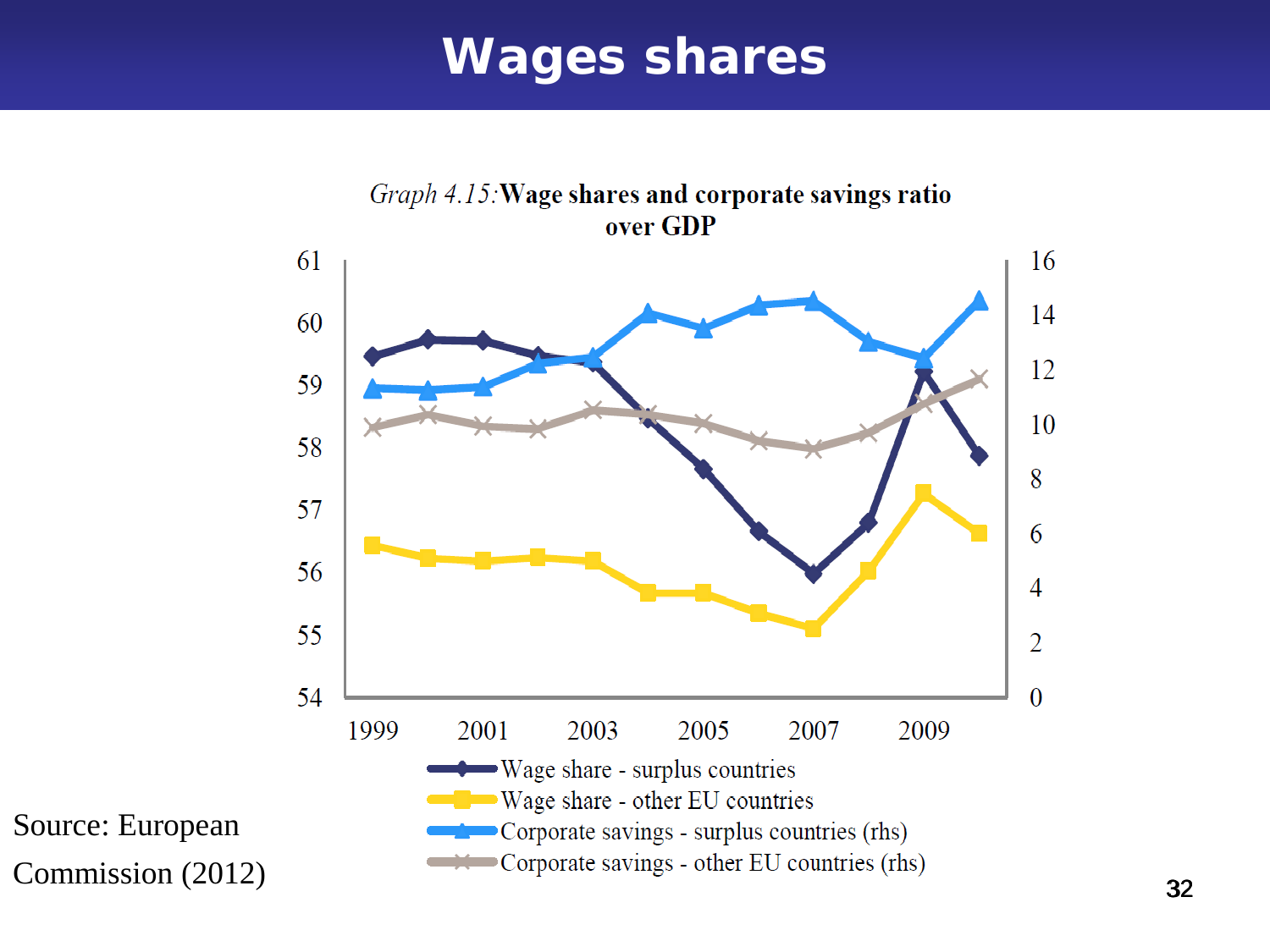### **Productivity growth rates**

# GDP per hour and Total Factor Productivity

*(selected countries)*

<span id="page-32-0"></span>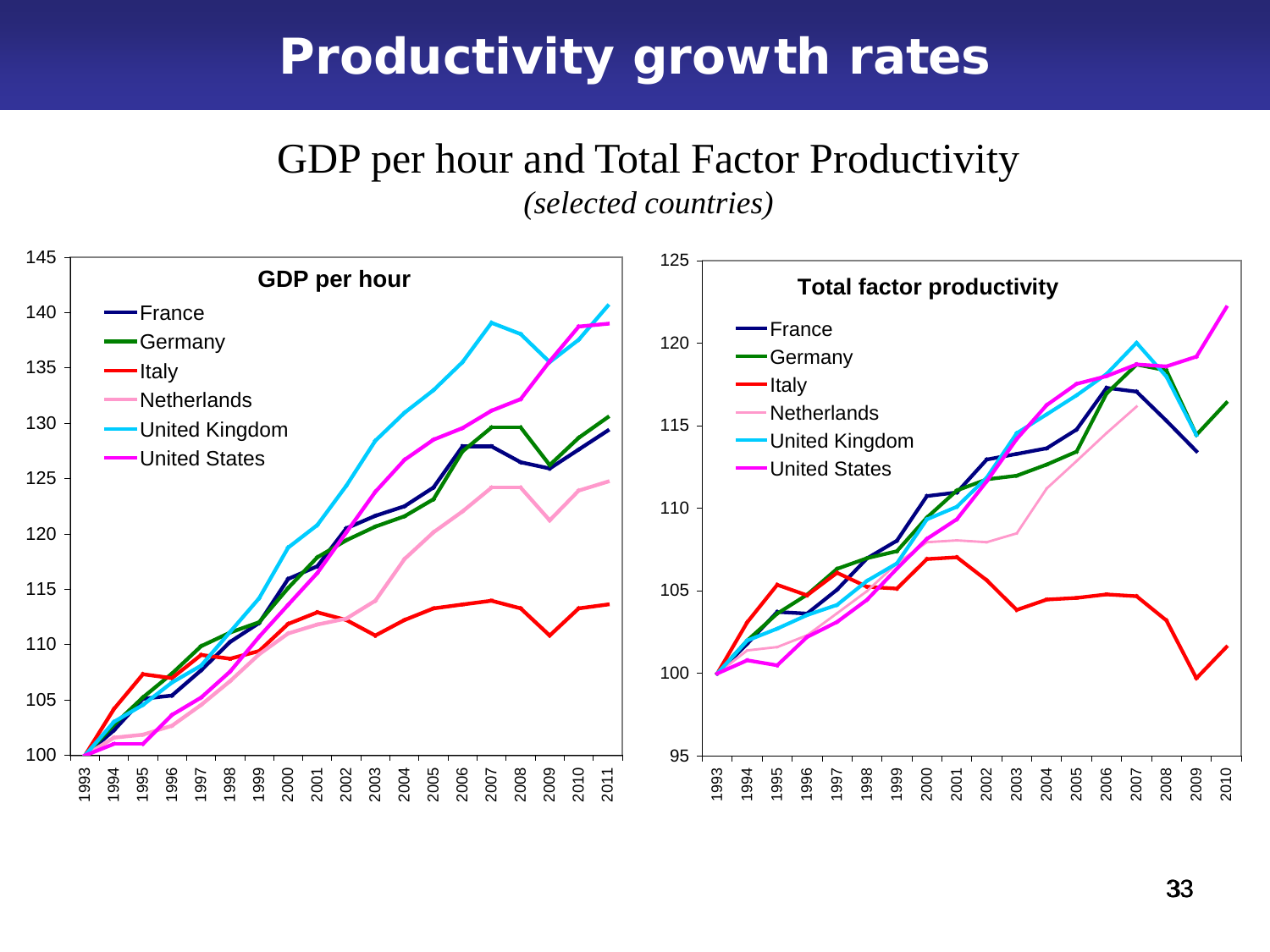### **Hours worked**